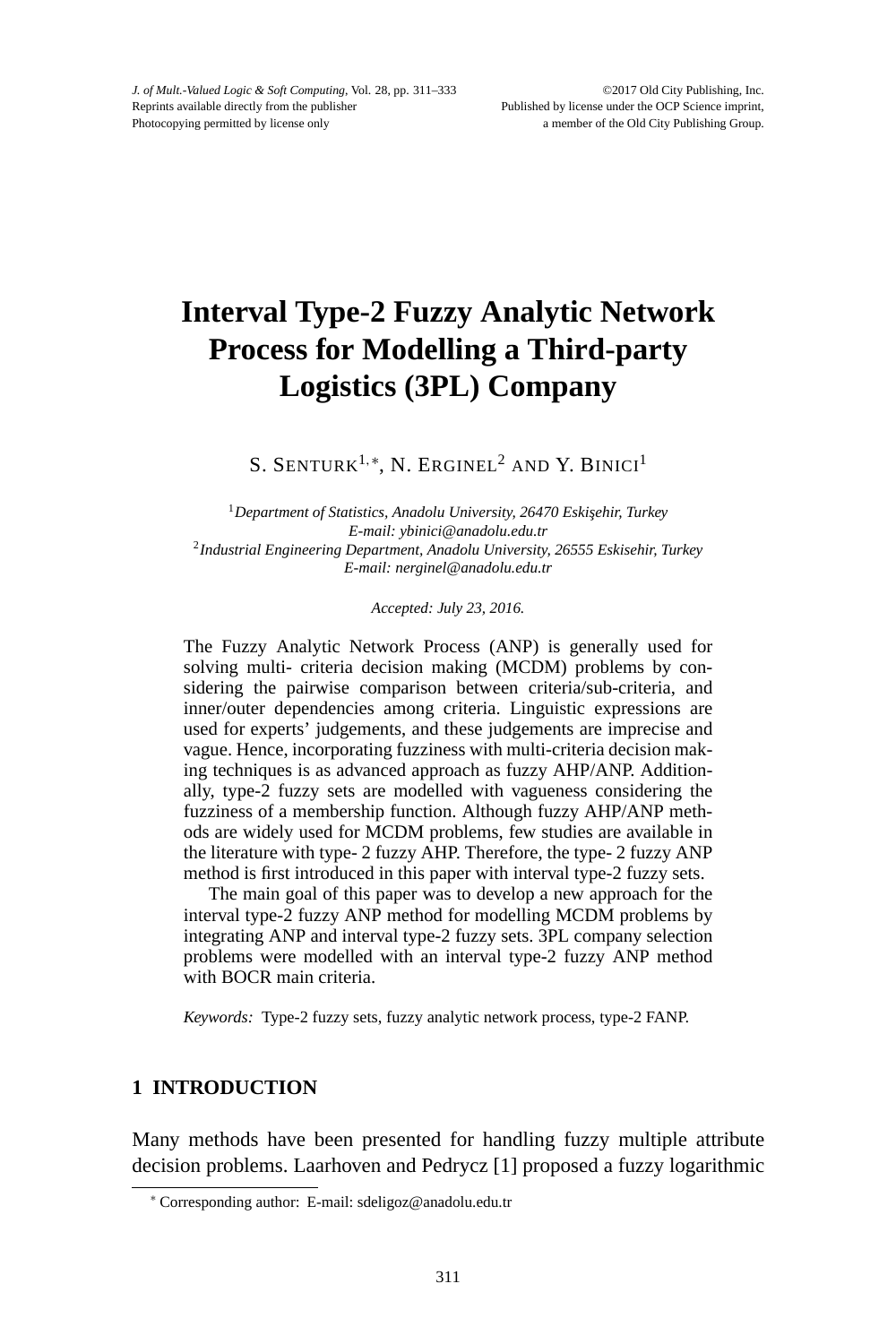least squares method to obtain fuzzy weights from triangular fuzzy comparison matrices. Chang [2] suggested an extent analysis method. Buckley [3] offered the geometric mean method to calculate fuzzy weights. Wang and Hwang [4] introduced linear, non-linear, dynamic, goal, and stochastic mathematical programming for the Research and Development project selection. Chen and Lee [5] used interval type-2 fuzzy sets to define linguistic variables and proposed likelihood approaches.

The ANP method, which was developed by Saaty [6, 7], is one of the multi-criteria decision making methods for complex models. Because there are qualitative criteria, and interactions among the criteria as well as the linguistic variables, fuzzy ANP which is a combination of ANP and Fuzzy Logic methods was developed. Therefore, in the literature, fuzzy ANP methods are based on type-1 fuzzy sets. Fuzzy ANP has a many advantages over classical ANP. Thus, fuzzy ANP is a more effective method for eliminating uncertainty in opinions of decision makers' and judgements from classical ANP.

In type-1 fuzzy sets, uncertainties are handled with varying degrees of membership between 0 and 1. If the value is assigned a value of 0, the element does not belong to the fuzzy set. If the value is assigned as 1 the element does belong to the fuzzy set. If the value is assigned as 0.5, the element belongs 50 percent to fuzzy set. However, words mean different things to different people, so there is uncertainty related to words, which means that fuzzy logic must somehow use this uncertainty when it computes with words. Type-1 fuzzy logic cannot do this, but type-2 fuzzy logic, as recently defended by Karnik and Mendel [8, 9], and Mendel [10]. The concept of a type-2 fuzzy set was presented by Zadeh [11] as an extension of the concept of an ordinary fuzzy set called a type-1 fuzzy set. Type-1 fuzzy sets are two dimensional, but type-2 fuzzy sets are there dimensional. When we cannot determine the membership grade even as an exact number in [0,1] , we use fuzzy sets of type-2. Dubois and Prade [12], Karnik and Mendel [8, 9], Kaufman and Gupta [13], Mizumoto and Tanaka [14, 15], Turksen [16], and Yager [17] have contributed to the literature to develop type-2 fuzzy sets.

Interval type-2 fuzzy sets are a special condition of generalized type-2 fuzzy sets. Because of the computational complexity of using general type-2 fuzzy sets, most people use interval type-2 fuzzy sets as a type-2 fuzzy sets, the result being an interval fuzzy sets. Therefore, we used interval type-2 fuzzy sets [18].

In this paper, an interval type-2 fuzzy ANP method was developed and offered into the literature for the first time. Experts compare criteria according to the linguistic scale fuzzy ANP as type-2 fuzzy trapezoidal numbers.

The rest of these paper is organized as follows. Section 2 presents the basics of interval fuzzy sets. Arithmetic operations with trapezoidal interval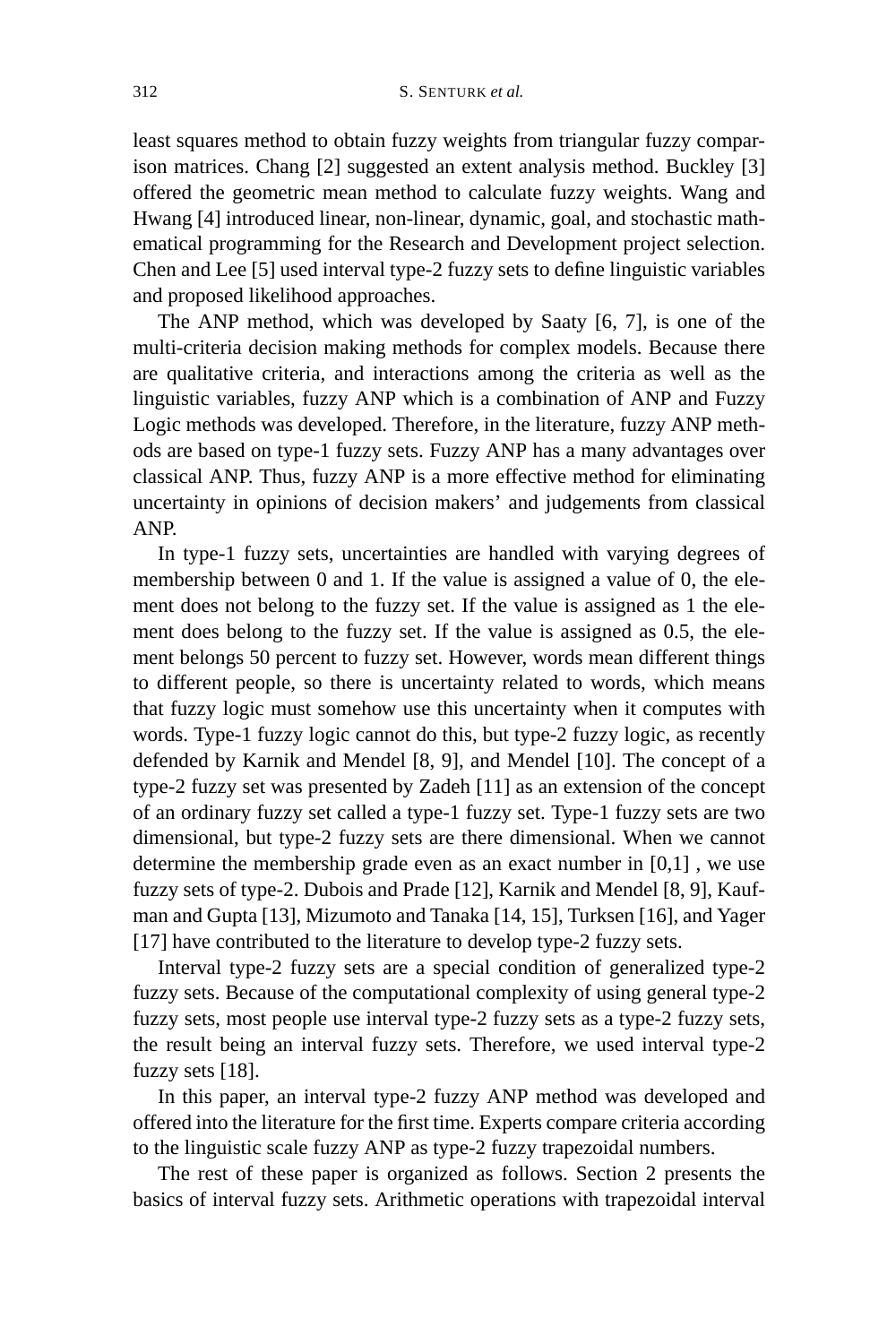type-2 fuzzy sets are given in Section 3. Section 4 presents type reduction for type-2 fuzzy sets. Section 5 presents our proposed interval type-2 fuzzy ANP method. Section 6 provides an application for solving the supplier selection problem in Turkey. Finally Section 7 gives the conclusions.

# **2 INTERVAL TYPE-2 FUZZY SETS**

In this section, interval type-2 fuzzy sets are first explained [19]. Second, defuzzification methods are presented.

**Definition 2.1.** A type-2 fuzzy set  $\tilde{A}$  is characterized by a type-2 membership *function, a type-2 membership function* μ˜ *<sup>A</sup>*˜ *, shown as follows [5]:*

$$
\tilde{\tilde{A}} = \left\{ (x, u), \mu_{\tilde{A}}(x, u) | \forall x \in X, 0 \le \mu_{\tilde{A}}(x, u) \le 1 \right\}
$$
 (1)

where  $\forall u \in J_X \subseteq [0, 1]$ *. The type-2 fuzzy set*  $\tilde{\tilde{A}}$  *is expressed as follows:* 

$$
\tilde{\tilde{A}} = \int_{x \in X} \int_{u \in J_x} \mu_{\tilde{A}}(x, u) / (x, u)
$$
 (2)

*where x is the primary variable in the domain X; u is the secondary variable in domain*  $J_X$  *at each*  $x \in X$ .  $J_X$  *is called the primary membership of*  $x$ *, and the secondary membership grades of*  $\tilde{A}$  *all equal to 1,*  $J_X \subseteq [0, 1]$  *and*  $\iint$ *denote union over all admissible x and u. For discrete universes of discourse, f* is replaced by  $\sum$ .

An interval type-2 fuzzy set  $\tilde{A}$  is a special case of general type-2 fuzzy sets where all of the secondary membership functions of  $\tilde{A}$  are equal to 1.  $\tilde{\tilde{A}}$ is an interval type-2 fuzzy sets

$$
\tilde{\tilde{A}} = \int\limits_{x \in X} \int\limits_{u \in J_x} 1/(x, u) \tag{3}
$$

where  $J_X \subseteq [0, 1]$ .

Uncertainty in the primary memberships of  $\tilde{A}$  is defined as a footprint of uncertainty (FOU). FOU defines the union of all primary memberships as [19]:

$$
FOU(\tilde{A}) = \bigcup_{x \in X} J_X = \{(x, u) : u \in J_X \subseteq [0, 1]\}
$$
 (4)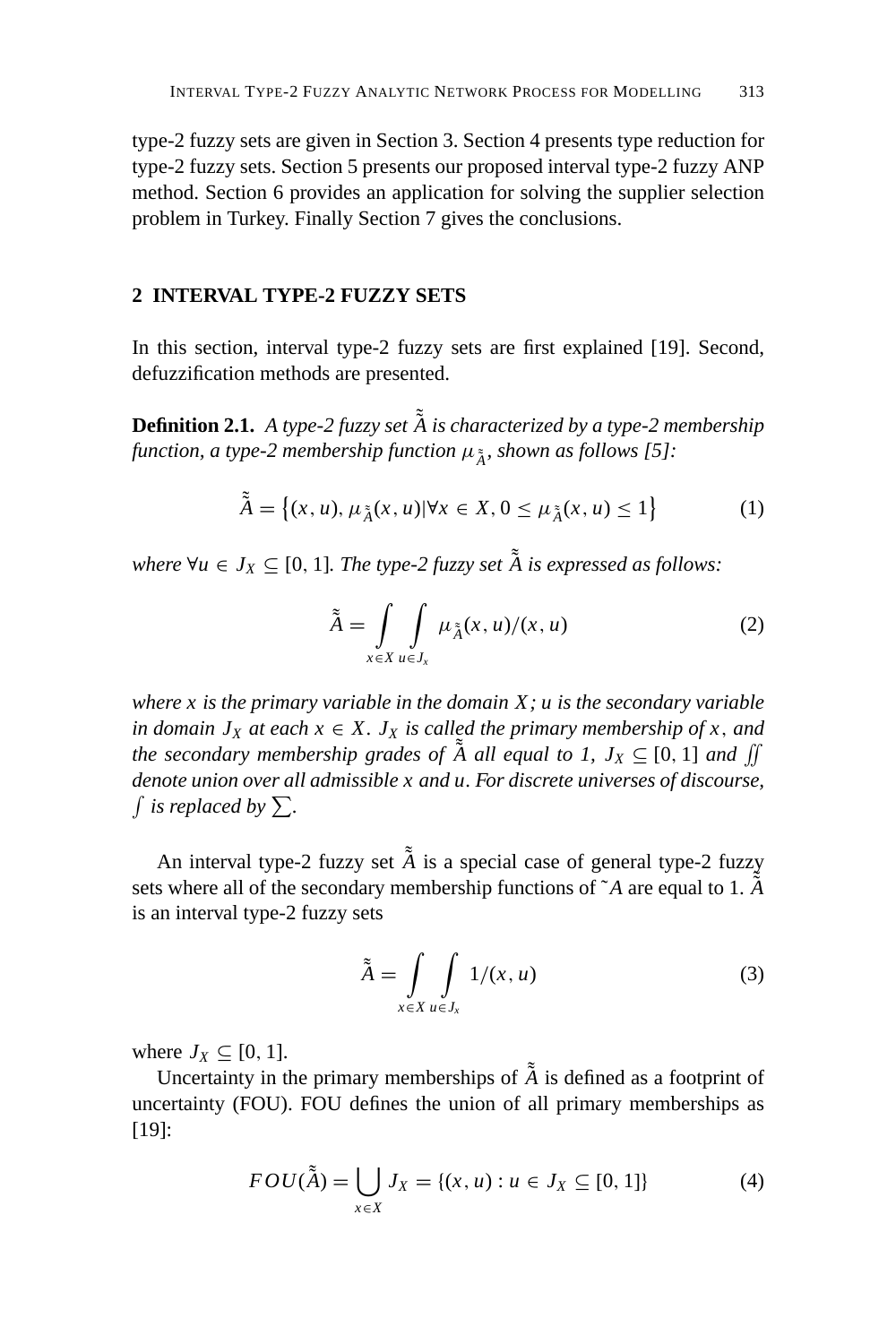

FIGURE 1 Example of an interval type-2 membership function for discrete universes of discourse [19]

The lower and upper bounds of FOU of  $\tilde{\AA}$  are two type-1 membership functions named the Lower Membership Function (LMF),  $\mu_{\tilde{A}}(x)$ , and the Upper Membership Function (UMF),  $\bar{\mu}_{\tilde{A}}(x)$ , respectively.

$$
\bar{\mu}_{\tilde{A}}(x) = \overline{FOU(\tilde{A})}, \forall x \in X \tag{5}
$$

$$
\mu_{\tilde{A}}(x) = \underline{FOU(\tilde{A})}, \forall x \in X \tag{6}
$$

$$
FOU(\tilde{\tilde{A}}) = \bigcup_{x \in X} \left[ \mu_{\tilde{A}}(x), \bar{\mu}_{\tilde{A}}(x) \right] \tag{7}
$$

# **3 ARITHMETIC OPERATIONS BETWEEN TRAPEZOIDAL INTERVAL TYPE-2 FUZZY SETS**

Arithmetic operations with trapezoidal interval type-2 fuzzy sets are given as follows.

**Definition 3.1.** *The upper membership function and lower membership function of an interval type-2 fuzzy set are type-1 membership functions, respectively, a trapezoidal interval type-2 fuzzy set*

$$
\tilde{A}_{i} = (\tilde{A}_{i}^{U}, \tilde{A}_{i}^{L}) = \left( \begin{array}{c} (a_{i1}^{U}, a_{i2}^{U}, a_{i3}^{U}, a_{i4}^{U}; H_{1}(\tilde{A}_{i}^{U}), H_{2}(\tilde{A}_{i}^{U})) \\ (a_{i1}^{L}, a_{i2}^{L}, a_{i3}^{L}, a_{i4}^{L}; H_{1}(\tilde{A}_{i}^{L}), H_{2}(\tilde{A}_{i}^{L})) \end{array} \right)
$$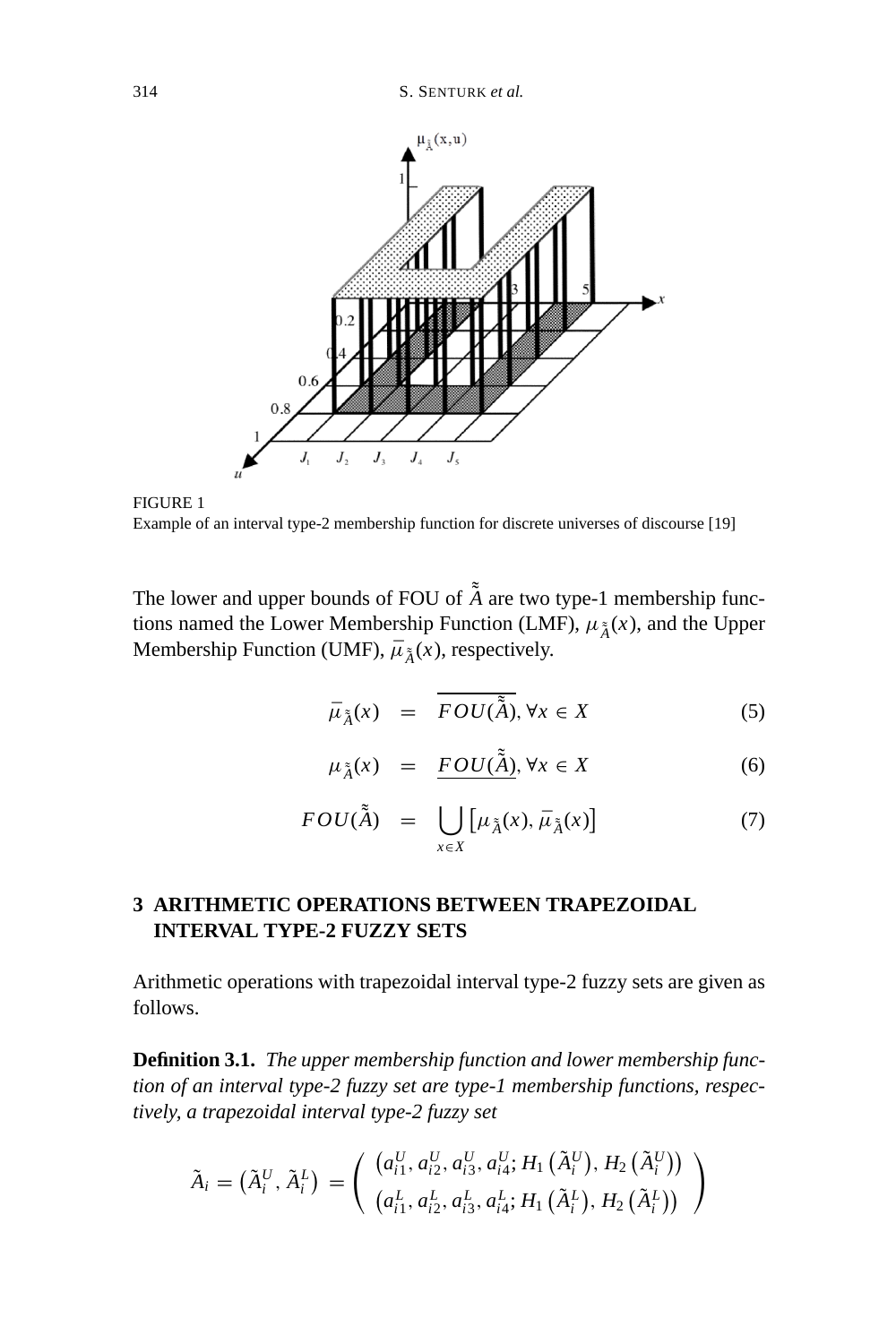

FIGURE 2 The membership functions of the interval type-2 fuzzy set  $\tilde{\tilde{A}}$ 

where  $\tilde{A}_i^U$  and  $\tilde{A}_i^L$  are type 1 fuzzy sets,  $a_{i1}^U, a_{i2}^U, a_{i3}^U, a_{i4}^U, a_{i1}^L, a_{i2}^L, a_{i3}^L, a_{i4}^L$ are the references points of the interval type-2 fuzzy  $\tilde{A}$ ;  $H_j(\tilde{A}_i^U)$  denotes *the membership value of the element*  $a_{i(j+1)}^U$  *in the upper trapezoidal membership function*  $\tilde{A}_i^U$ ;  $1 \le j \le 2$ ,  $H_j(\tilde{A}_i^L)$  *denotes the membership value of the element*  $a_{i(j+1)}^U$  *in the upper trapezoidal membership function*  $\tilde{A}_i^U$ *; and*  $1 \leq j \leq 2$ ,  $H_j(\tilde{A}_i^U), H_j(\tilde{A}_i^L) \in [0, 1]$ ,  $1 \leq i \leq n$ 

**Definition 3.2.** *The addition operation between two trapezoidal interval type-2 fuzzy sets*

$$
\tilde{A}_{1} = (\tilde{A}_{1}^{U}, \tilde{A}_{1}^{L}) = \begin{pmatrix} \left(a_{11}^{U}, a_{12}^{U}, a_{13}^{U}, a_{14}^{U}; H_{1}(\tilde{A}_{1}^{U}), H_{2}(\tilde{A}_{1}^{U})\right) \\ \left(a_{11}^{L}, a_{12}^{L}, a_{13}^{L}, a_{14}^{L}; H_{1}(\tilde{A}_{1}^{L}), H_{2}(\tilde{A}_{1}^{L})\right) \end{pmatrix}
$$
\n
$$
\tilde{A}_{2} = (\tilde{A}_{2}^{U}, A_{2}^{L}) = \begin{pmatrix} \left(a_{21}^{U}, a_{22}^{U}, a_{23}^{U}, a_{24}^{U}; H_{1}(\tilde{A}_{2}^{U}), H_{2}(\tilde{A}_{2}^{U})\right) \\ \left(a_{21}^{L}, a_{22}^{L}, a_{23}^{L}, a_{24}^{L}; H_{1}(\tilde{A}_{2}^{L}), H_{2}(\tilde{A}_{2}^{L})\right) \end{pmatrix}
$$

*is defined as follows [5, 20]:*

$$
\tilde{\tilde{A}}_1 \oplus \tilde{\tilde{A}}_2 = (\tilde{A}_1^U, \tilde{A}_1^L) \oplus (\tilde{A}_2^U, \tilde{A}_2^L) =
$$
\n
$$
\begin{pmatrix}\na_{11}^U + a_{21}^U, a_{12}^U + a_{22}^U, a_{13}^U + a_{23}^U, a_{14}^U + a_{24}^U; \\
\min (H_1 (\tilde{A}_1^U), H_1 (\tilde{A}_2^U)) \min (H_2 (\tilde{A}_1^U), H_2 (\tilde{A}_2^U))\n\end{pmatrix},
$$
\n
$$
\begin{pmatrix}\na_{11}^L + a_{21}^L, a_{12}^L + a_{22}^L, a_{13}^L + a_{23}^L, a_{14}^L + a_{24}^L; \\
\min (H_1 (\tilde{A}_1^L), H_1 (\tilde{A}_2^L)), \min (H_2 (\tilde{A}_1^L), H_2 (\tilde{A}_2^L))\n\end{pmatrix},
$$
\n(8)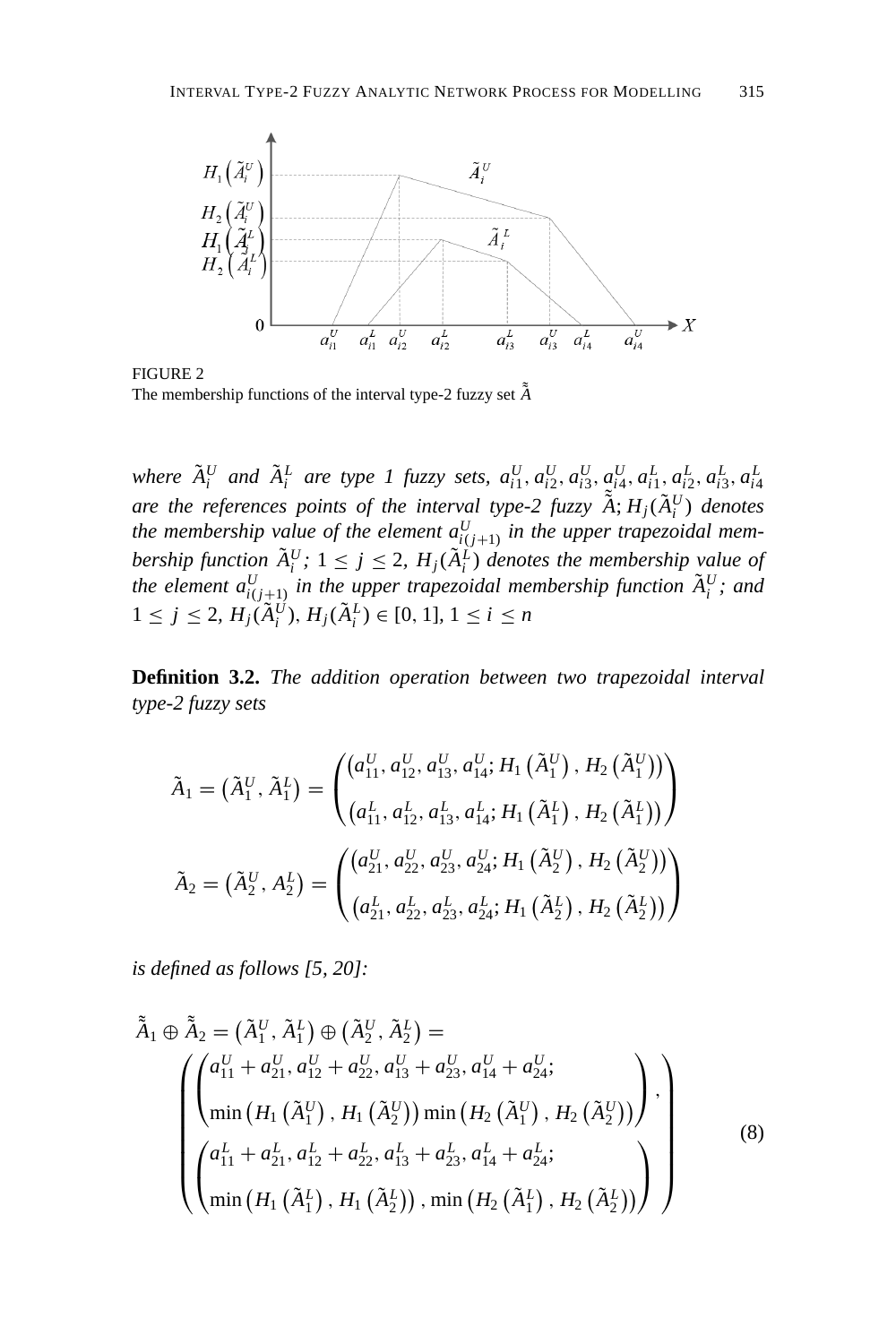**Definition 3.3.** *The subtraction operation between the trapezoidal interval type-2 fuzzy sets*

$$
\tilde{\tilde{A}}_1 = (\tilde{A}_1^U, \tilde{A}_1^L) = \begin{pmatrix} \left(a_{11}^U, a_{12}^U, a_{13}^U, a_{14}^U; H_1(\tilde{A}_1^U), H_2(\tilde{A}_1^U)\right), \\ \left(a_{11}^L, a_{12}^L, a_{13}^L, a_{14}^L; H_1(\tilde{A}_1^L), H_2(\tilde{A}_1^L)\right) \end{pmatrix}
$$

$$
\tilde{\tilde{A}}_2 = (\tilde{A}_2^U, \tilde{A}_2^L) = \begin{pmatrix} \left(a_{21}^U, a_{22}^U, a_{23}^U, a_{24}^U; H_1(\tilde{A}_2^U), H_2(\tilde{A}_2^U)\right), \\ \left(a_{21}^L, a_{22}^L, a_{23}^L, a_{24}^L; H_1(\tilde{A}_2^L), H_2(\tilde{A}_2^L)\right) \end{pmatrix}
$$

*is defined as follows [5, 20]:*

$$
\tilde{A}_{1} \ominus \tilde{A}_{2} = (\tilde{A}_{1}^{U}, \tilde{A}_{1}^{L}) \ominus (\tilde{A}_{2}^{U}, \tilde{A}_{2}^{L}) =
$$
\n
$$
\begin{pmatrix}\n a_{11}^{U} - a_{24}^{U}, a_{12}^{U} - a_{23}^{U}, a_{13}^{U} - a_{22}^{U}, a_{14}^{U} - a_{21}^{U};\n\\
 \min \left(H_{1}(\tilde{A}_{1}^{U}), H_{1}(\tilde{A}_{2}^{U})\right), \min \left(H_{2}(\tilde{A}_{1}^{U}), H_{2}(\tilde{A}_{2}^{U})\right),\n\\
 a_{11}^{L} - a_{24}^{L}, a_{12}^{L} - a_{23}^{L}, a_{13}^{L} - a_{22}^{L}, a_{14}^{L} - a_{21}^{L};\n\\
 \min \left(H_{1}(\tilde{A}_{1}^{L}), H_{1}(\tilde{A}_{2}^{L})\right), \min \left(H_{2}(\tilde{A}_{1}^{L}), H_{2}(\tilde{A}_{2}^{L})\right)\n\end{pmatrix},
$$
\n(9)

**Definition 3.4.** *The multiplication operation between the trapezoidal interval type-2 fuzzy sets*

$$
\tilde{\tilde{A}}_1 = (\tilde{A}_1^U, \tilde{A}_1^L) = \begin{pmatrix} \left(a_{11}^U, a_{12}^U, a_{13}^U, a_{14}^U; H_1(\tilde{A}_1^U), H_2(\tilde{A}_1^U)\right), \\ \left(a_{11}^L, a_{12}^L, a_{13}^L, a_{14}^L; H_1(\tilde{A}_1^L), H_2(\tilde{A}_1^L)\right) \end{pmatrix}
$$

$$
\tilde{\tilde{A}}_2 = (\tilde{A}_2^U, \tilde{A}_2^L) = \begin{pmatrix} \left(a_{21}^U, a_{22}^U, a_{23}^U, a_{24}^U; H_1(\tilde{A}_2^U), H_2(\tilde{A}_2^U)\right), \\ \left(a_{21}^L, a_{22}^L, a_{23}^L, a_{24}^L; H_1(\tilde{A}_2^L), H_2(\tilde{A}_2^L)\right) \end{pmatrix}
$$

*is defined as follows [5, 20]:*

$$
\tilde{A}_{1} \otimes \tilde{A}_{2} = (\tilde{A}_{1}^{U}, \tilde{A}_{1}^{L}) \otimes (\tilde{A}_{2}^{U}, \tilde{A}_{2}^{L}) =
$$
\n
$$
\begin{pmatrix}\n(a_{11}^{U} \times a_{21}^{U}, a_{12}^{U} \times a_{22}^{U}, a_{13}^{U} \times a_{23}^{U}, a_{14}^{U} \times a_{24}^{U};\n\\
\min (H_{1}(\tilde{A}_{1}^{U}), H_{1}(\tilde{A}_{2}^{U})) \min (H_{2}(\tilde{A}_{1}^{U}), H_{2}(\tilde{A}_{2}^{U}))\n\end{pmatrix},
$$
\n
$$
\begin{pmatrix}\na_{11}^{L} \times a_{21}^{L}, a_{12}^{L} \times a_{22}^{L}, a_{13}^{L} \times a_{23}^{L}, a_{14}^{L} \times a_{24}^{L};\n\\
\min (H_{1}(\tilde{A}_{1}^{L}), H_{1}(\tilde{A}_{2}^{L})) \min (H_{2}(\tilde{A}_{1}^{L}), H_{2}(\tilde{A}_{2}^{L}))\n\end{pmatrix}
$$
\n(10)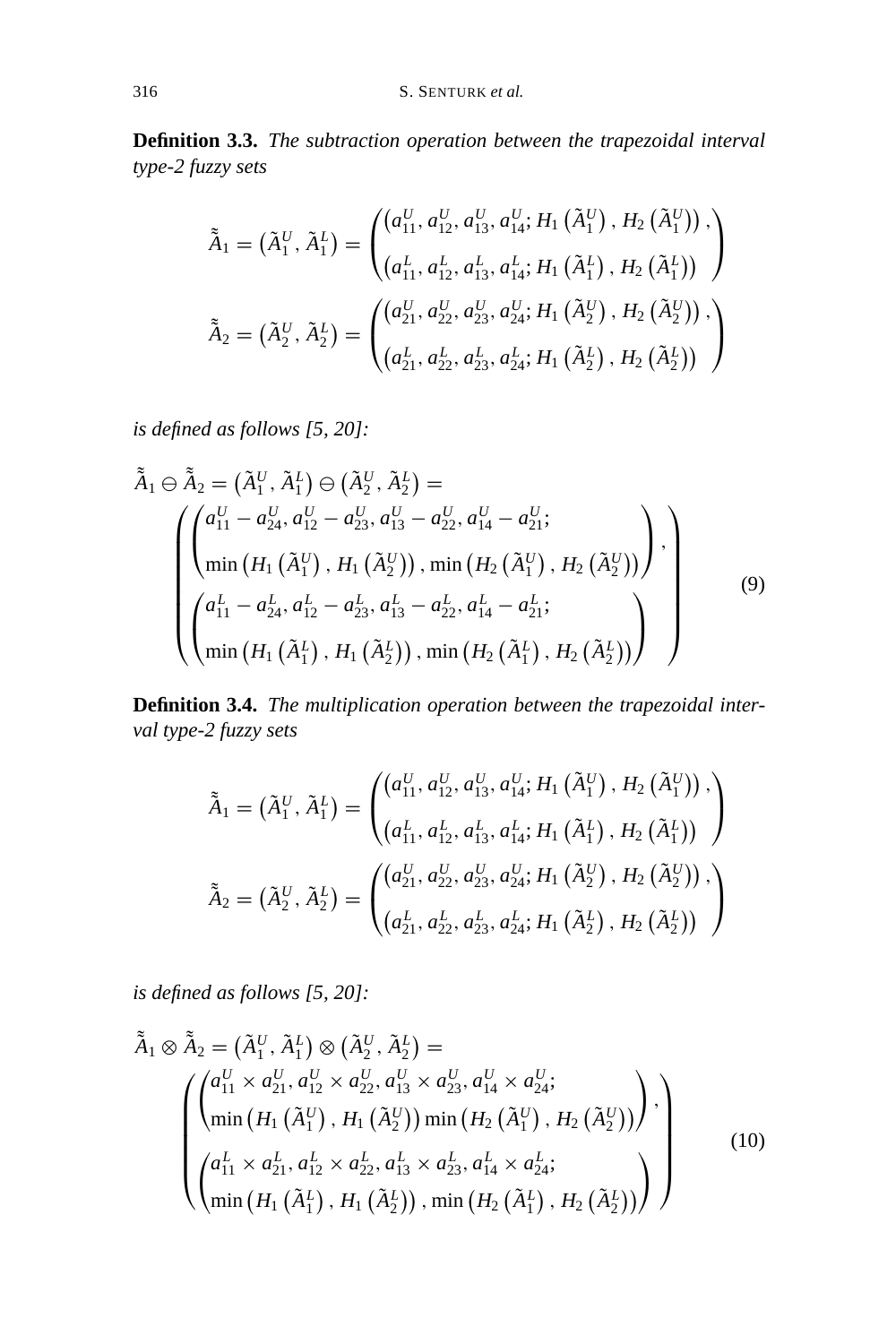**Definition 3.5.** *Some arithmetic operations between the trapezoidal interval type-2 fuzzy set*

$$
\tilde{\tilde{A}}_1 = (\tilde{A}_1^U, \tilde{A}_1^L) = \begin{pmatrix} (a_{11}^U, a_{12}^U, a_{13}^U, a_{14}^U; H_1(\tilde{A}_1^U), H_2(\tilde{A}_1^U)), \\ (a_{11}^L, a_{12}^L, a_{13}^L, a_{14}^L; H_1(\tilde{A}_1^L), H_2(\tilde{A}_1^L)) \end{pmatrix}
$$

*and the crisp value k are defined as follows [20]:*

$$
k \times \tilde{A}_1 = \begin{pmatrix} (k \times a_{11}^U, k \times a_{12}^U, k \times a_{13}^U, k \times a_{14}^U; H_1(\tilde{A}_1^U), H_2(\tilde{A}_1^U)), \\ (k \times a_{11}^L, k \times a_{12}^L, k \times a_{13}^L, k \times a_{14}^L; H_1(\tilde{A}_1^L), H_2(\tilde{A}_1^L)) \end{pmatrix} (11)
$$

$$
\frac{\tilde{A}_{1}}{k} = \begin{pmatrix}\n\left(\frac{1}{k} \times a_{11}^{U}, \frac{1}{k} \times a_{12}^{U}, \frac{1}{k} \times a_{13}^{U}, \frac{1}{k} \times a_{14}^{U}; H_{1}\left(\tilde{A}_{1}^{U}\right), H_{2}\left(\tilde{A}_{1}^{U}\right)\right), \\
\left(\frac{1}{k} \times a_{11}^{L}, \frac{1}{k} \times a_{12}^{L}, \frac{1}{k} \times a_{13}^{L}, \frac{1}{k} \times a_{14}^{L}; H_{1}\left(\tilde{A}_{1}^{L}\right), H_{2}\left(\tilde{A}_{1}^{L}\right)\right)\n\end{pmatrix} (12)
$$

**Definition 3.6.** The ranking value  $Rank\left(\tilde{\tilde{A}}_i\right)$  of the trapezoidal interval *type-2 fuzzy set* ˜ *A*˜ *<sup>i</sup> is defined as follows [5, 20]:*

$$
Rank\left(\tilde{A}_{i}\right) = M_{1}\left(\tilde{A}_{i}^{U}\right) + M_{1}\left(\tilde{A}_{i}^{L}\right) + M_{2}\left(\tilde{A}_{i}^{U}\right) + M_{2}\left(\tilde{A}_{i}^{L}\right) + M_{3}\left(\tilde{A}_{i}^{U}\right) + M_{3}\left(\tilde{A}_{i}^{L}\right) - \frac{1}{4}\left(S_{1}\left(\tilde{A}_{i}^{U}\right) + S_{1}\left(\tilde{A}_{i}^{L}\right) + S_{2}\left(\tilde{A}_{i}^{U}\right) + S_{2}\left(\tilde{A}_{i}^{L}\right)\right) - \frac{1}{4}\left(S_{3}\left(\tilde{A}_{i}^{U}\right) + S_{3}\left(\tilde{A}_{i}^{L}\right) + S_{4}\left(\tilde{A}_{i}^{U}\right) + S_{4}\left(\tilde{A}_{i}^{L}\right)\right) + H_{1}\left(\tilde{A}_{i}^{U}\right) + H_{2}\left(\tilde{A}_{i}^{U}\right) + H_{2}\left(\tilde{A}_{i}^{U}\right) + (13)
$$

where  $M_p(\tilde{\tilde{A}}_i^j)$  denotes the average of the elements  $a_{ip}^j$  and  $a_{i(p+1)}^j$ ,

$$
M_p\left(\tilde{A}_i^j\right) = \left(a_{ip}^j + a_{i(p+1)}^j\right)/2, \quad \leq p \leq 3 \tag{14}
$$

*denotes the standard deviation of the elements*  $a_{i1}^j$ *,*  $a_{i2}^j$ *,*  $a_{i3}^j$ *,*  $a_{i4}^j$ 

$$
S_q\left(\tilde{A}_i^j\right) = \sqrt{\frac{1}{2} \sum_{k=q}^{q+1} \left(a_{ik}^j - \frac{1}{2} \sum_{k=q}^{q+1} a_{ik}^j\right)}, \quad 1 \le q \le 3
$$
 (15)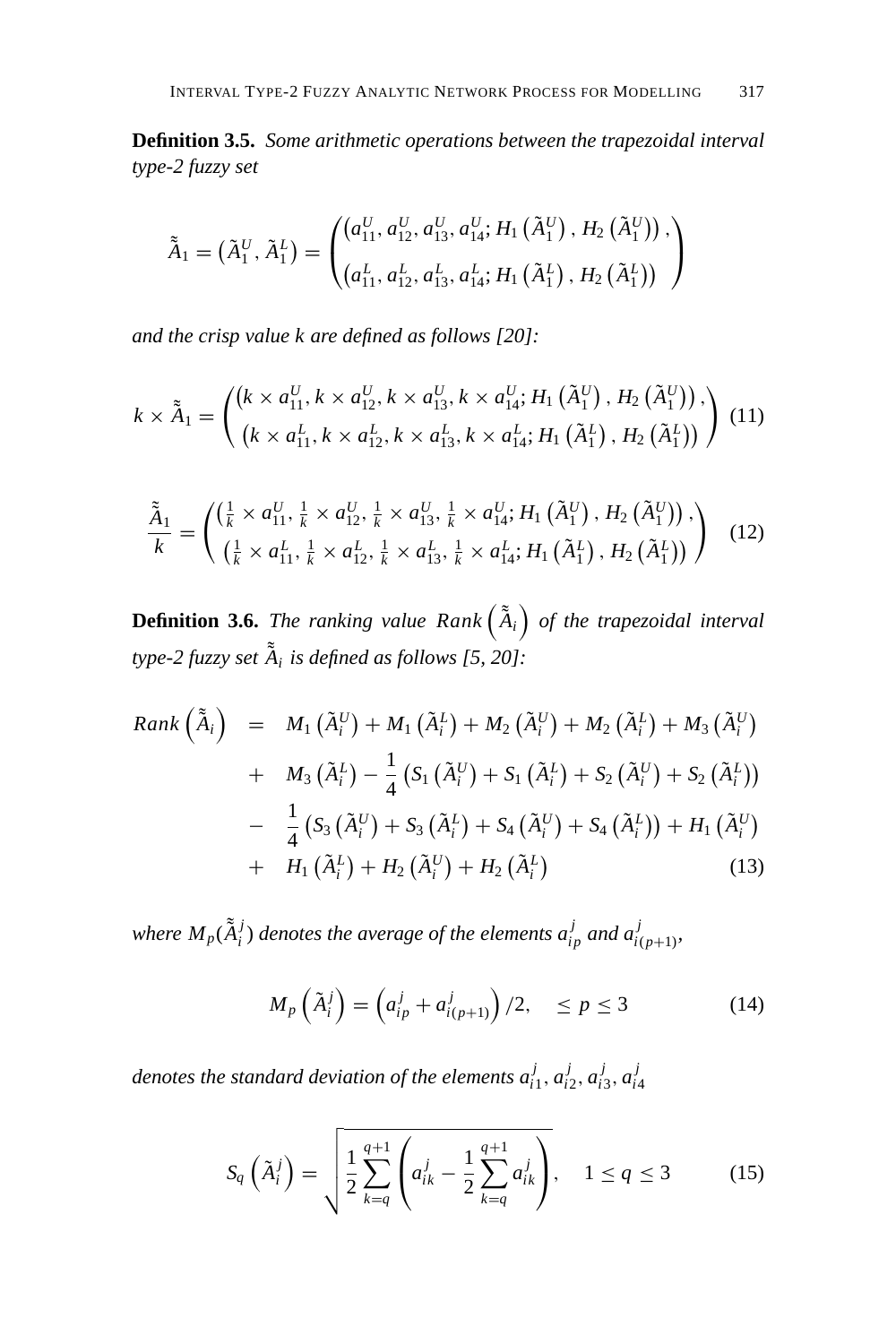$S_4\left(\tilde{A}_i^j\right)$  denotes the standard deviation of the elements  $a_{i1}^j, a_{i2}^j, a_{i3}^j, a_{i4}^j$ 

$$
S_4\left(\tilde{A}_i^j\right) = \sqrt{\frac{1}{4} \sum_{k=1}^4 \left(a_{ik}^j - \frac{1}{4} \sum_{k=1}^4 a_{ik}^j\right)^2}
$$
(16)

 $H_p(\tilde{A}_i^j)$  *denotes the membership value of the element*  $a_{i(p+1)}^j$  *in the trapezoidal membership function*  $\tilde{A}_i^j$ ,  $1 \leq p \leq 2$ ,  $j \in \{U, L\}$  and  $1 \leq i \leq n$ .

# **4 TYPE REDUCTION FOR TYPE-2 FUZZY SETS**

The output of a type-1 fuzzy logic system is a type-1 fuzzy set. This set is well known so there are many defuzzification methods to obtain crisp numbers. A short time results because type-2 fuzzy logic systems have been developed, and the output is a type-2 fuzzy set. A type reduction method in a type-2 fuzzy set is an important step. The aim of the type reduction process is to convert an interval type-2 fuzzy set into a type-1 fuzzy set [21].

# **4.1 Centroid of a Type-2 Fuzzy Set**

 $C_{\tilde{A}}$  is the centroid of an interval type-2 fuzzy set  $\tilde{A}$ .

$$
C_{\tilde{A}} = \frac{1}{[C_l, C_r]}
$$
 (17)

where  $C_l$  and  $C_r$  are the minimum and maximum points of centroid  $\tilde{A}$ , respectively. These numbers exist because the centroid of each of the embedded type-1 fuzzy sets is a bounded number. Associated with each of these numbers is a membership grade of 1, because the secondary grades of an interval type-2 fuzzy sets are all equal to 1.

$$
C_l = \min(C_{\tilde{A}}) = \frac{\int\limits_{-\infty}^{L} x \bar{\mu}_{\tilde{A}}(x) dx + \int\limits_{L}^{\infty} x \underline{\mu}_{\tilde{A}}(x) dx}{\int\limits_{-\infty}^{L} \bar{\mu}_{\tilde{A}}(x) dx + \int\limits_{L}^{\infty} \underline{\mu}_{\tilde{A}}(x) dx}
$$
(18)

$$
C_r = \max(C_{\tilde{A}}) = \frac{\int\limits_{-\infty}^{R} x \mu_{\tilde{A}}(x) dx + \int\limits_{R}^{\infty} x \bar{\mu}_{\tilde{A}}(x) dx}{\int\limits_{-\infty}^{R} \mu_{\tilde{A}}(x) dx + \int\limits_{R}^{\infty} \bar{\mu}_{\tilde{A}}(x) dx}
$$
(19)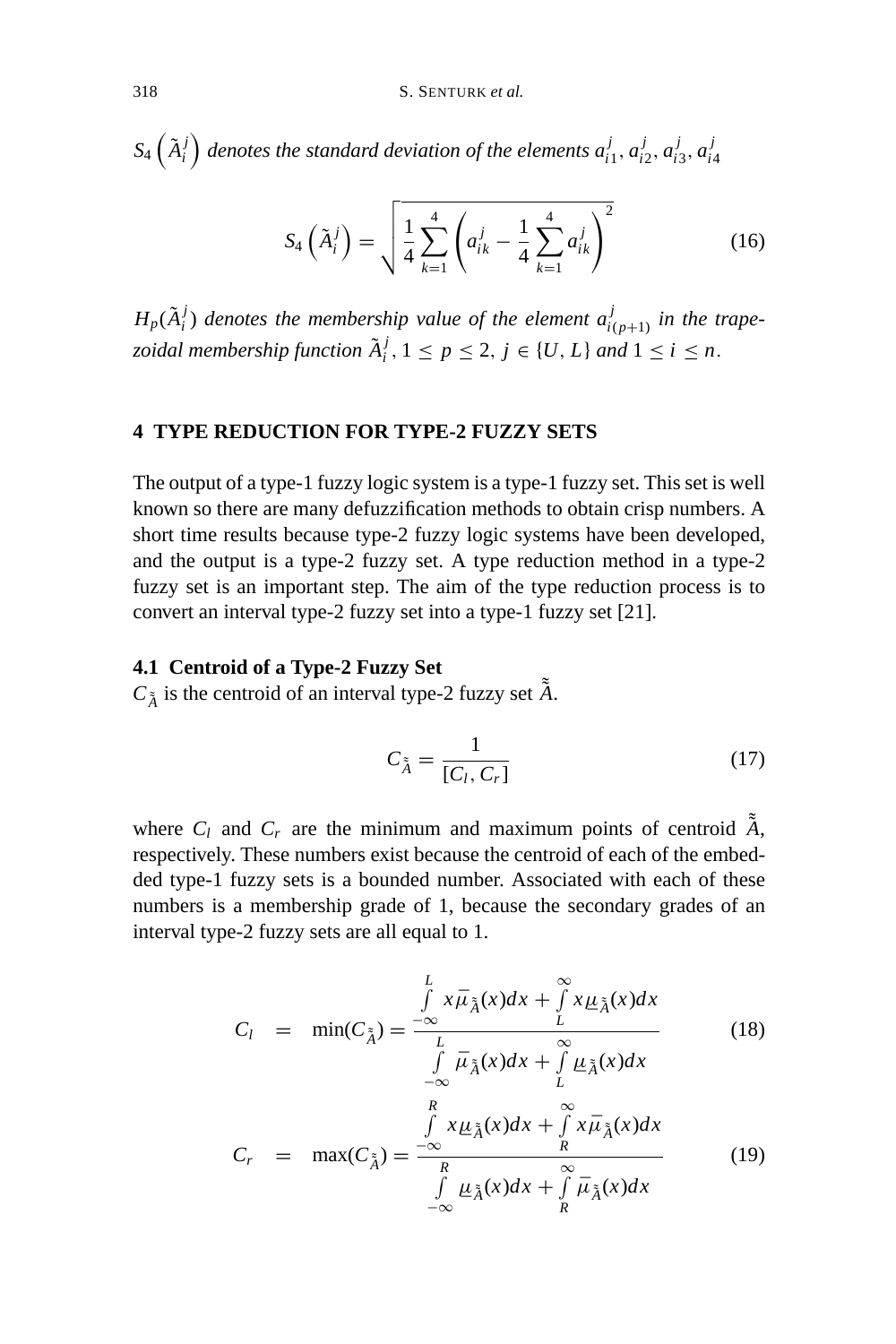where *L* and *R* are the switch points that define the change from  $\bar{\mu}_{\tilde{A}}(x)$  to Late (18) and (19), the L and R switch points must be known [8, 21, 22].  $\mu_{\tilde{A}}(x)$  and  $\mu_{\tilde{A}}(x)$  to  $\bar{\mu}_{\tilde{A}}(x)$ , respectively, and  $C_l = L$  and  $C_r = R$ . To calcu-<br>Late (18) and (19) the *L* and *R* switch points must be known [8, 21, 22]

# **4.2 Type Reduction Indices Methods**

For the type reduction of interval type-2 fuzzy sets, Niewiadomski *et al.* [23] offered optimistic, pessimistic, realistic and weighted average indices:

$$
TR_{opt}(\tilde{\tilde{A}}) = \bar{\mu}_{\tilde{\tilde{A}}}(x), x \in X \tag{20}
$$

$$
TR_{\text{pes}}(\tilde{\tilde{A}}) = \mu_{\tilde{A}}(x), x \in X \tag{21}
$$

$$
TR_{re}(\tilde{A}) = 0, 5^{*}(\bar{\mu}_{\tilde{A}}(x) + \underline{\mu}_{\tilde{A}}(x)), x \in X
$$
 (22)

$$
TR_{wa}(\tilde{\tilde{A}}) = w_1 \underline{\mu}_{\tilde{A}}(x) + w_2 \bar{\mu}_{\tilde{A}}(x), x \in X \tag{23}
$$

where  $w_1$  and  $w_2$  are the coefficients that satisfy  $w_1 + w_2 = 1$ 

# **4.3 Modified Best Nonfuzzy Performance Methods**

Kahraman *et al.* [24] offered a method for triangular and trapezoidal type-2 fuzzy sets by modifying the Best Nonfuzzy Performance (BNP) value for defuzzifying and ranking interval type-2 fuzzy sets. The proposed defuzzified Triangular Type-2 Fuzzy Set (DTriT) approach follows:

$$
DTriT = \frac{\frac{(u_U - l_U) + (m_U - l_U)}{3} + l_U + \alpha \left[ \frac{(u_L - l_L) + (m_L - l_L)}{3} + l_L \right]}{2}
$$
\n(24)

where  $\alpha$  is the maximum membership degree of the lower membership function of the type-2 fuzzy set considered;  $u_U$  is the largest possible value of the upper membership function.  $l_U$  is the least possible value of the upper membership function.  $m_U$  is the most possible value of the upper membership function.  $u<sub>L</sub>$  is the largest possible value of the lower membership function.  $l_L$  is the least possible value of the lower membership function and  $m_L$  is the most possible value of the lower membership function.

$$
DTraT = \frac{\frac{(u_U - l_U) + (\beta_U * m_{1U} - l_U) + (\alpha_U * m_{2U} - l_U)}{4} + l_U}{\frac{\left[\frac{(u_L - l_L) + (\beta_L * m_{1L} - l_L) + (\alpha_L * m_{2L} - l_L)}{4} + l_L\right]}{2}}
$$
\n(25)

where  $\alpha$  and  $\beta$  are the maximum membership degrees of the lower membership function of the type-2 fuzzy set considered;  $u_U$  is the largest possible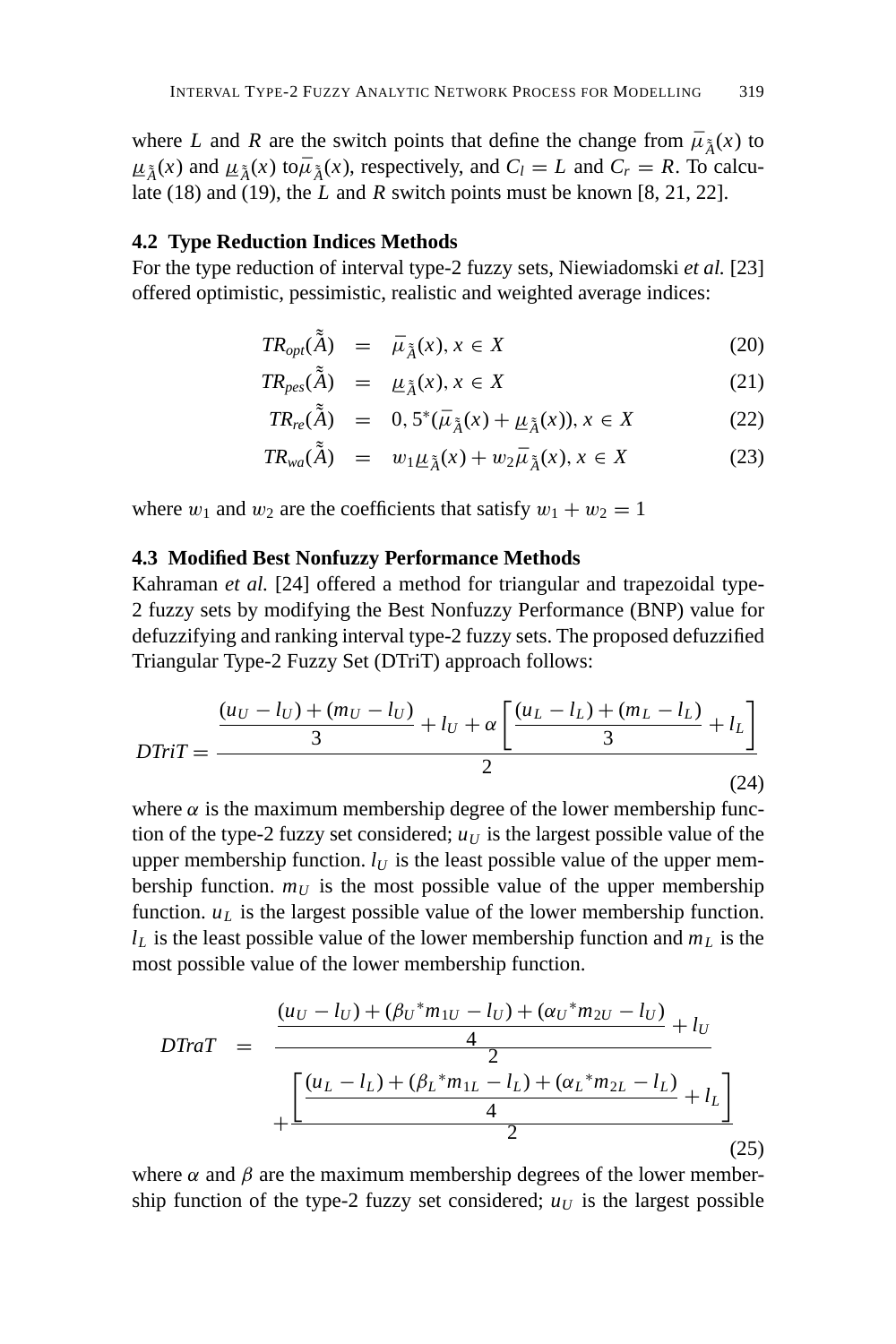value of the upper membership function.  $l_U$  is the least possible value of the upper membership function.  $m_{1U}$  and  $m_{2U}$  are the second and third parameters of the upper membership function.  $u<sub>L</sub>$  is the largest possible value of the lower membership function.  $l_L$  is the least possible value of the lower membership function and  $m_{1L}$  and  $m_{2L}$  are the second and third parameters of the lower membership function.

# **5 THE PROPOSED METHOD FOR TYPE-2 FUZZY ANP**

In this section, we proposed an interval type-2 fuzzy ANP method for modelling vagueness originating from both the linguistic variables of experts and membership functions as follows:

# **5.1 Type-1 Fuzzy ANP**

Decision makers use verbal expressions to compare criteria in pairwise comparisons. Experts prefer to express with verbally of their views on a topic and this will be more accurate than the use of exact number. Because there are qualitative criteria, interactions among the criteria and linguistic variables, fuzzy ANP, which is a combination of ANP and Fuzzy Logic methods was developed. Additionally, in the literature, fuzzy ANP methods are based on type-1 fuzzy sets. There are several methods that use the type-1 fuzzy ANP. Onut *et al.* [25] is based on a type-1 fuzzy ANP approach that is used for transportation-mode selection between Turkey and Germany. Dagdeviren and Yuksel [26] measured the sectoral competition level (SCL) of an organization by using type-1 fuzzy ANP technique. Li *et al.* [27] applied fuzzy ANP due to the success of with complex problems and to eliminate the uncertain judgement of decision makers'. 16 sub-criteria and 4 main criteria (availability, cost, quality and company's reputation) are described in this research. Guneri *et al.* [28] been applied the fuzzy ANP method for selecting a shipyard location. Chiang and Tzeng [29], Ayag and Ozdemir [30], Kumar and Maiti [31], and Binici *et al.* [32] applied type-1 fuzzy ANP for the selection of the best 3PL company to resolve dynamic and uncertain environments chosen to the method. This research was developed by using Chang's Extent Analysis. Abdullah and Najib [33] proposed a new fuzzy AHP characterized by interval type-2 fuzzy sets by using the likelihood approach of Chen and Lee [5, 20]. Buckley [3] developed another extension of the method from Saaty' s AHP [34] method with  $a_{ij}$  fuzzy comparative rates. Buckley [3] called attention to two problems in Van Laarhoven and Pedrycz' s methods [1]: It is necessary to use the absolute exponential fuzzy numbers and in the absence of solution of linear equations. Buckley has used the geometric mean to calculate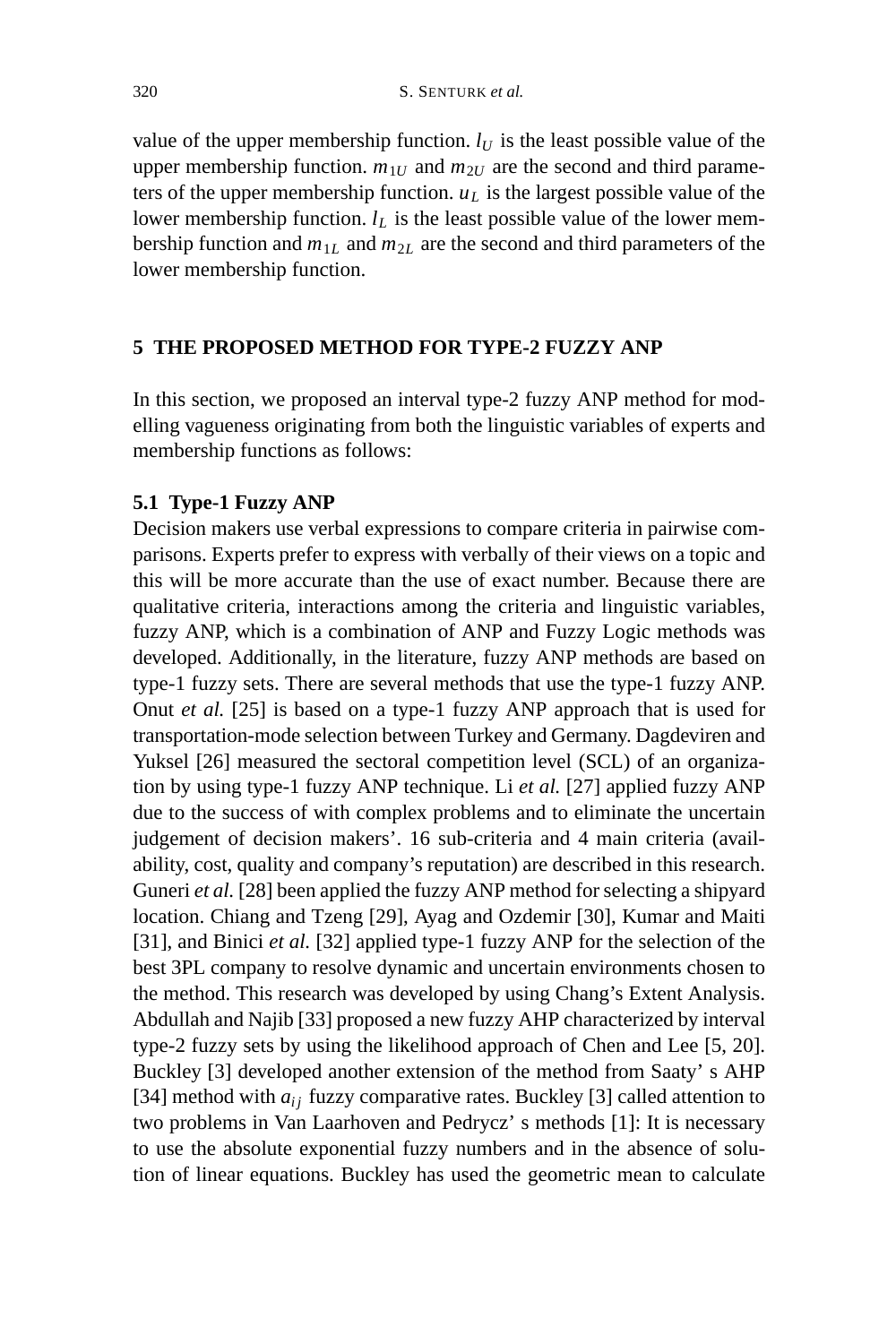| <b>Linguistic scales</b>     | <b>Fuzzy scales</b> |
|------------------------------|---------------------|
| Equally important (E)        | (1, 1, 1)           |
| Weakly important (WI)        | (1, 3, 5)           |
| Strongly important (S)       | (3, 5, 7)           |
| Very strongly important (VS) | (5, 7, 9)           |
| Absolutely important (AS)    | (7, 9, 9)           |

Definition of the fuzzy scale of the linguistic variables

performance scores and solve these problems. In this case, the only solution is guaranteed for comparison matrices. The steps of Buckley's method are given below [3].

#### *Step 1: Establishing Model*

A Network Model has been designed to handle inner dependence, outer dependence and feedback.

# *Step 2: Comparing Criteria and Checking the Consistency Ratio*

Opinions of experts represent a triangular fuzzy number instead of an exact number in this step because of eliminating uncertainties.

$$
\tilde{A} = \begin{vmatrix}\n1 & \tilde{a}_{12} & \cdots & \tilde{a}_{1n} \\
\tilde{a}_{21} & 1 & \cdots & \tilde{a}_{2n} \\
\vdots & \vdots & \cdots & \vdots \\
\tilde{a}_{n1} & \tilde{a}_{n2} & \cdots & 1\n\end{vmatrix} = \begin{vmatrix}\n1 & \tilde{a}_{12} & \cdots & \tilde{a}_{1n} \\
1/\tilde{a}_{21} & 1 & \cdots & \tilde{a}_{2n} \\
\vdots & \vdots & \cdots & \vdots \\
1/\tilde{a}_{n1} & 1/\tilde{a}_{n2} & \cdots & 1\n\end{vmatrix}
$$

where  $\tilde{a}_{ij}$  are triangular fuzzy numbers according to *Table 1*.

To check the consistency ratio, triangular fuzzy numbers were defuzzified according to the graded mean integration method.

$$
A = \frac{l + 4m + u}{6} \tag{26}
$$

According to the graded mean integration approach, triangular fuzzy numbers were transformed into an exact number. If the consistency ratio is less than 0.10, the comparison is acceptable. If the comparison is not consistent, a pairwise comparison is compared again by experts.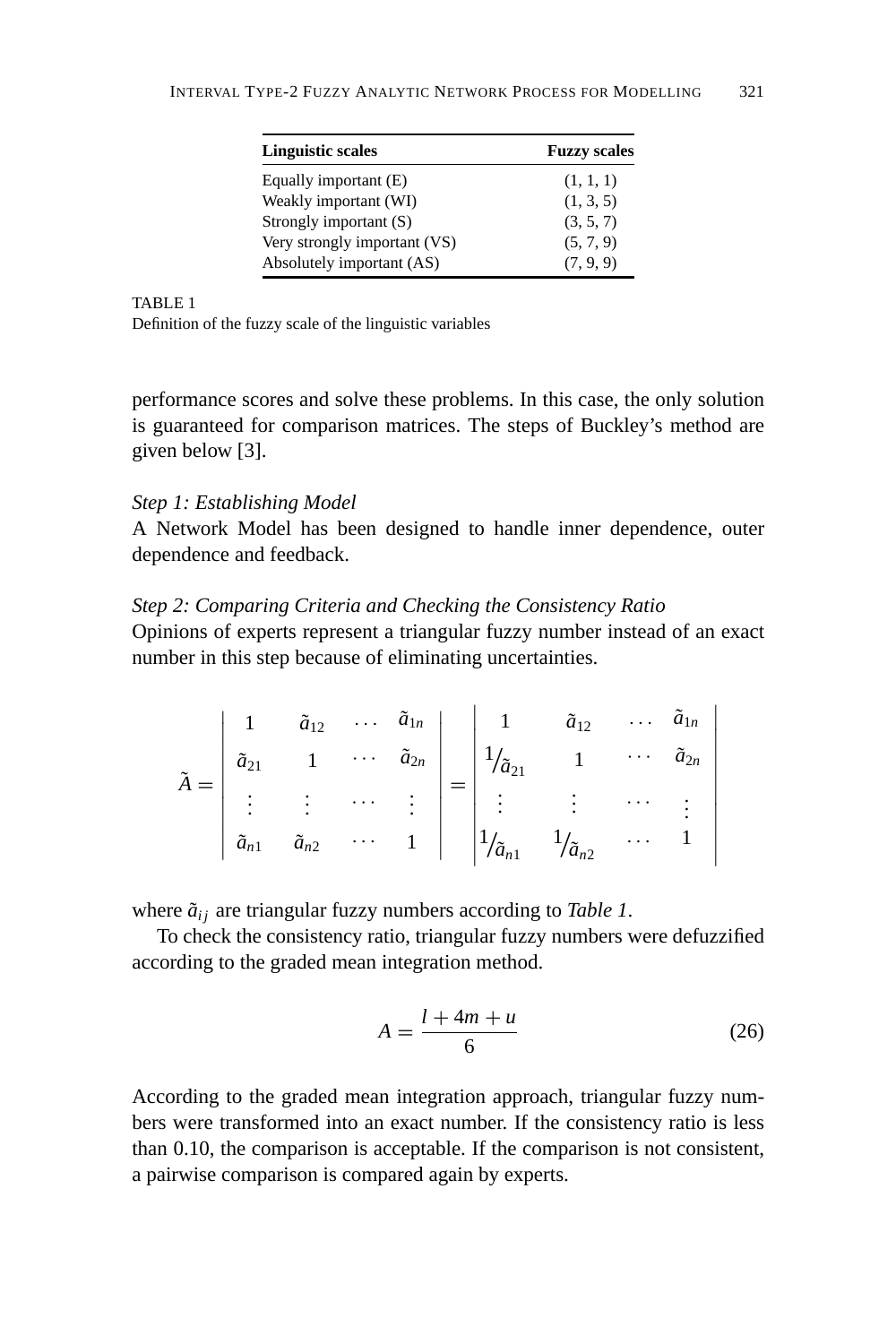# *Step 3: Calculating Fuzzy Weights*

The fuzzy geometric mean for each row of matrices is calculated for the weights of criteria and alternatives.

$$
\tilde{r}_i = (\tilde{a}_{i1} \otimes \ldots \otimes \tilde{a}_{in})^{1/n}, \forall i
$$
 (27)

$$
\tilde{w}_i = \tilde{r}_i \otimes (\tilde{r}_1 \oplus \ldots \oplus \tilde{r}_n)^{-1}
$$
\n(28)

$$
\tilde{w}_i=(l_i,m_i,u_i)
$$

where ⊗ and ⊕ are fuzzy multiplication and addition operations.

$$
\tilde{U}_i = \sum_{i=1}^n \tilde{w}_j \tilde{r}_{ij} \tag{29}
$$

where  $\tilde{U}_i$  is the fuzzy utility of alternatives or criteria.

*Step 4: Obtaining the Best Non-Fuzzy Performance (BNP) Number*

$$
BNP_{\tilde{w}_i} = \left[\frac{(u_i - l_i) + (m_i - l_i)}{3} + l_i\right], \forall i \tag{30}
$$

Using *Equation 30*, defuzzified weights were calculated. Therefore, defuzzificiation is applied according to the BNP method.

# *Step 5: Selection the best alternative*

The best alternative that has the maximum weight is selected among all of the alternatives according to the BNP number.

# **5.2 Type-2 Fuzzy ANP**

In this section, Buckley's method will be modified by the use of interval type-2 fuzzy sets. [24]

# *Step 1: Establishing the Network Model*

This step is applied like the type-1 Fuzzy ANP. The main criteria, subcriteria, alternatives, inner/outer dependence and feedbacks are determined by experts.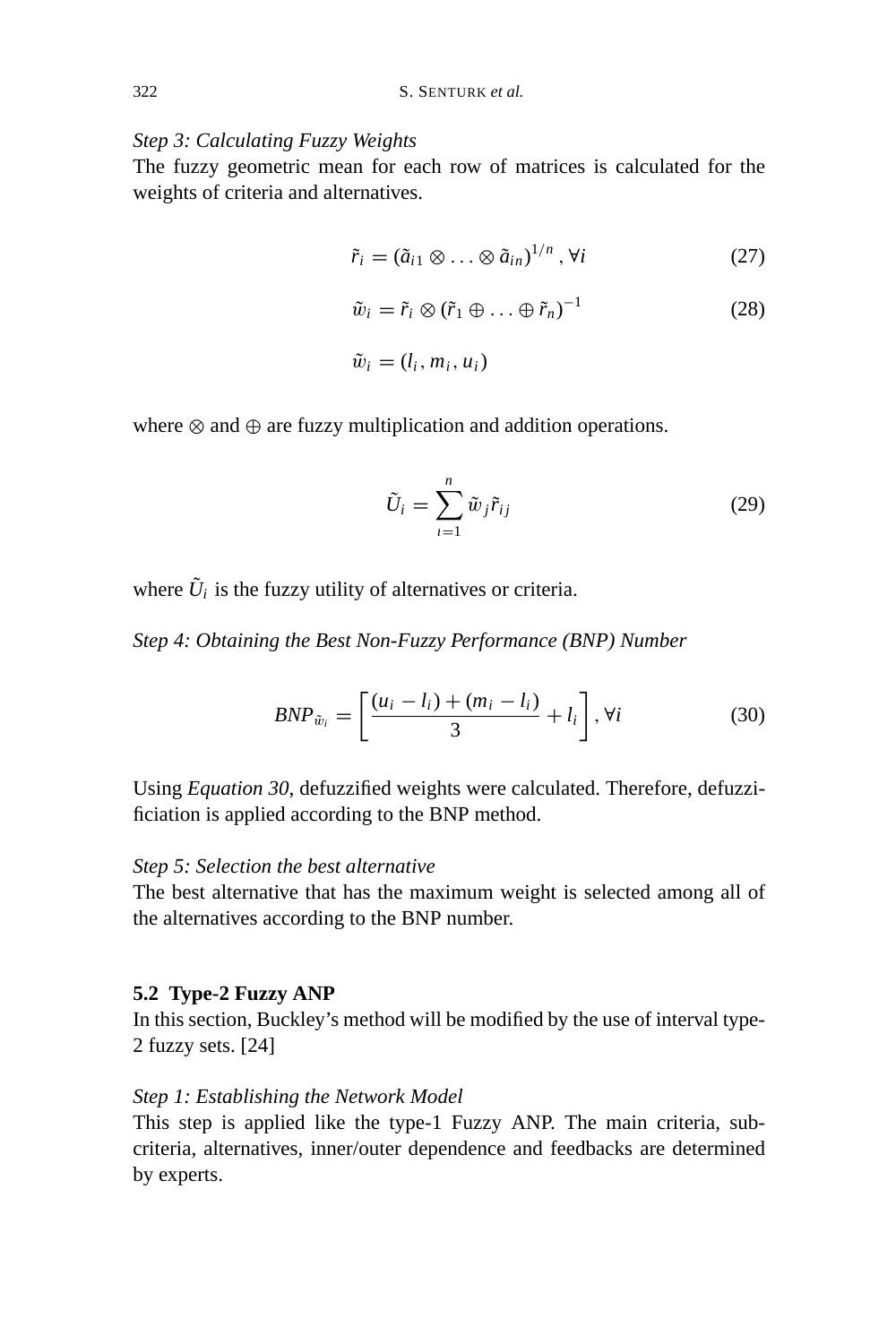| <b>Linguistic Variables</b>  | <b>Trapezoidal interval fuzzy scales</b>       |
|------------------------------|------------------------------------------------|
| Equally important (E)        | $(1,1,1,1;1,1)$ $(1,1,1,1;1,1)$                |
| Weakly important (WI)        | $(1,2,4,5;1,1)$ $(1.2,2.2,3.8,4.8;0.8,0.8)$    |
| Strongly important (S)       | $(3,4,6,7;1,1)$ $(3.2,4.2,5.8,6.8;0.8,0.8)$    |
| Very strongly important (VS) | $(5,6,8,9;1,1)$ $(5.2,6.2,7.8,8.8; 0.8,0.8)$   |
| Absolutely important (AS)    | $(7,8,9,9;1,1)$ $(7.2, 8.2, 8.8, 9; 0.8, 0.8)$ |

Definition interval type-2 fuzzy scale of the linguistic variables

# *Step 2: Comparing Criteria and Checking Consistency Ratio*

After establishing the network, fuzzy comparison matrices are evaluated among all of the criteria of the network systems according to *Table 2.*

| $\approx$ | $\tilde{\tilde{a}}_{2i}$ | $\tilde{\tilde{a}}_{12}$                               |        | $\tilde{\tilde{a}}_{1n}$<br>$\cdots \left[\begin{array}{c} \alpha_{1n} \\ \tilde{a}_{2n} \end{array}\right]$   1 <sub>1</sub> | $\frac{1}{(\tilde{a}_{21})}$    | $\tilde{a}_{12}$<br>$\blacksquare$                      | $\cdots$ | $\tilde{\tilde{a}}_{1n}$<br>$\tilde{a}$ |
|-----------|--------------------------|--------------------------------------------------------|--------|-------------------------------------------------------------------------------------------------------------------------------|---------------------------------|---------------------------------------------------------|----------|-----------------------------------------|
|           | $\cdot$<br>$\tilde{z}$   | <b>Contractor</b><br>$\cdot$<br>٠<br>$\tilde{z}$<br>n2 | $\sim$ | $\ddot{\phantom{0}}$                                                                                                          | $\pm$ $\pm$<br>$ 1/2\tilde{z} $ | ٠<br>$\ddot{\phantom{0}}$<br>$\frac{1}{\tilde{a}_{n2}}$ |          |                                         |

where

$$
1_{\tilde{a}} = \left( \begin{array}{c} \left( \frac{1}{a_{14}^U}, \frac{1}{a_{13}^U}, \frac{1}{a_{12}^U}, \frac{1}{a_{11}^U}; H_1(a_{12}^U), H_2(a_{13}^U) \right), \\ \left( \frac{1}{a_{24}^L}, \frac{1}{a_{23}^L}, \frac{1}{a_{22}^L}, \frac{1}{a_{21}^L}; H_1(a_{22}^L), H_2(a_{23}^L) \right) \end{array} \right) \tag{31}
$$

The consistency of each of the pairwise comparison matrices is checked like classical fuzzy ANP by using defuzzified matrices.

# *Step 3: Calculating Geometric Means and Fuzzy Weights*

The geometric mean of each row is computed. Then, the fuzzy weights are calculated by normalization. The geometric mean of each row  $\tilde{r}_i$  is calculated as

$$
\tilde{\tilde{r}}_i = \left(\tilde{\tilde{a}}_{i1} \otimes \ldots \otimes \tilde{\tilde{a}}_{in}\right)^{1/n}, \forall i \tag{32}
$$

where

$$
\sqrt[n]{\tilde{a}_{ij}} = \left( \begin{array}{c} \left( \sqrt[n]{a_{ij1}^U}, \sqrt[n]{a_{ij2}^U}, \sqrt[n]{a_{ij3}^U}, \sqrt[n]{a_{ij4}^U}; H_1^U(a_{ij}), H_2^U(a_{ij}) \right), \\ \left( \sqrt[n]{a_{ij1}^L}, \sqrt[n]{a_{ij2}^L}, \sqrt[n]{a_{ij3}^L}, \sqrt[n]{a_{ij4}^L}; H_1^L(a_{ij}), H_2^L(a_{ij}) \right) \end{array} \right)
$$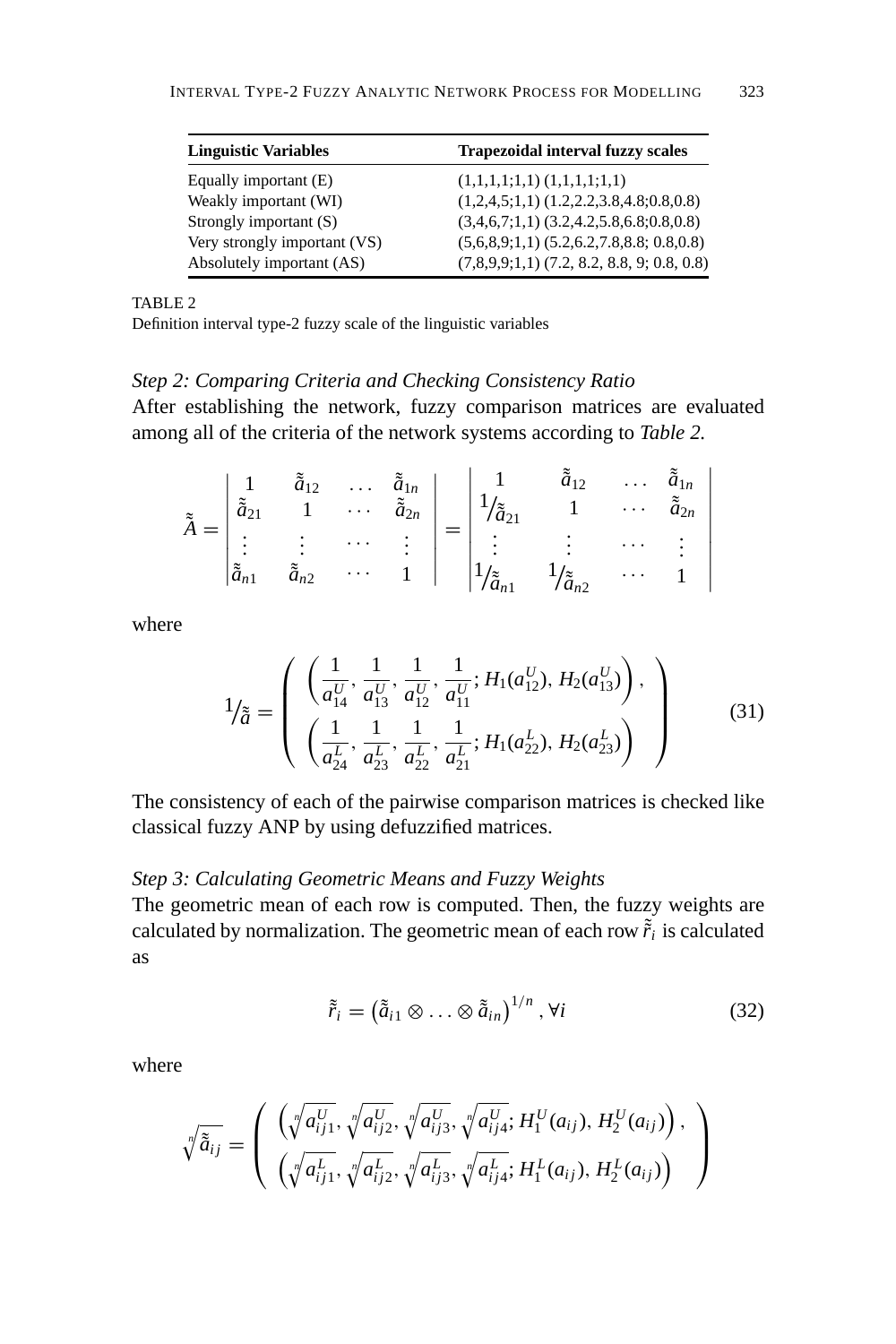The fuzzy weight of the ith criterion is computed as;

$$
\tilde{\tilde{w}}_i = \tilde{r}_i \otimes (\tilde{r}_1 \oplus \ldots \oplus \tilde{r}_n)^{-1}
$$
\n(33)

where

$$
\tilde{\tilde{a}}_{ij} = \begin{pmatrix} \frac{a_1^U}{b_4^U}, \frac{a_2^U}{b_3^U}, \frac{a_3^U}{b_2^U}, \frac{a_4^U}{b_1^U}, \min\left(H_1^U(a), H_1^U(b)\right), \min\left(H_2^U(a), H_2^U(b)\right); \\ \frac{a_1^L}{b_4^L}, \frac{a_2^L}{b_3^L}, \frac{a_4^L}{b_2^L}, \frac{a_4^L}{b_1^L}, \min\left(H_1^L(a), H_1^L(b)\right), \min\left(H_2^L(a), H_2^L(b)\right) \end{pmatrix}
$$

The fuzzy weights are obtained as follows:

$$
\tilde{\tilde{U}}_i = \sum_{i=1}^n \tilde{\tilde{w}}_j \tilde{\tilde{r}}_{ij}
$$

where  $\tilde{U}_i$  is the fuzzy utility of alternative or criteria.

*Step 4: Obtaining Defuzzified Weights, Supermatrices and the Limit Supermatrix*

Using the proposed DTraT methods (*Equation 25)* Kahraman *et al.* [24], defuzzifications of main, sub-criteria and alternative weights are made using both inner/outer dependences and feedback.

An unweighted supermatrix that includes both inner/outer dependences and feedback is handled by using the weights obtained. The weighted supermatrix are calculated by applying a normalization of the unweighted supermatrix. The limit supermatrix is calculated by multiplying  $2^{k+1}$  times the weighted supermatrix where k is a very large number. The limit supermatrix shows the limit weights of main, sub-criteria and alternatives.

# *Step 5: Selection of the best alternative*

The weights of alternatives are calculated by multiplying the weights of the main criteria, the sub-criteria, the limits and the alternatives that were determined by experts. Additionally, normalization is applied for all criteria. Finally, the alternative that has the maximum weight is selected among all of the alternatives as the best alternative.

# **6 APPLICATION TO THE SELECTION OF A 3PL COMPANY BY USING INTERVAL TYPE-2 FUZZY ANP**

In supply chain management, selection of the logistics firm is a very important multi-criteria decision making problem. Companies transfer their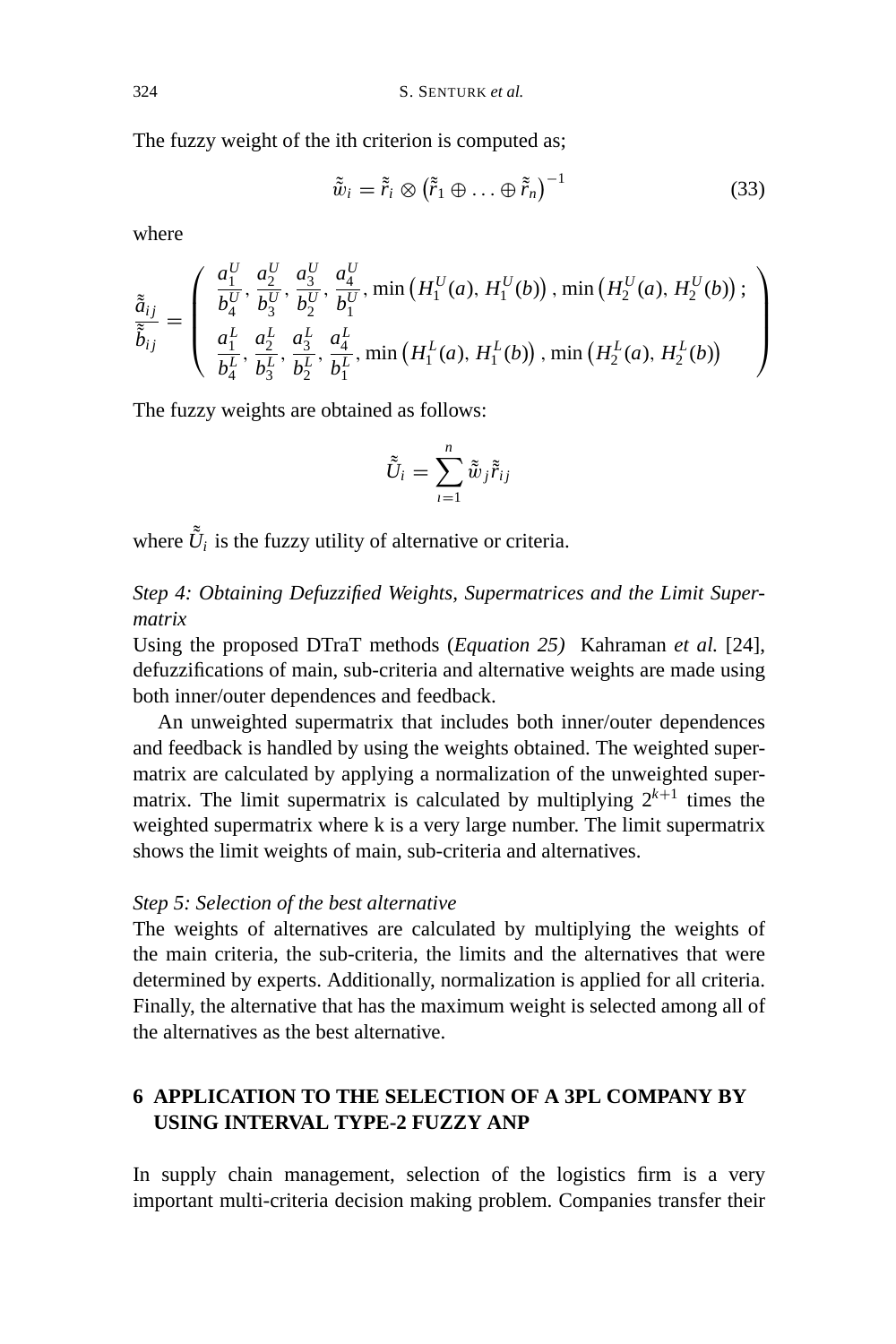

FIGURE 3 Network design of the model

logistics facilities to other companies that are experts in supply chain management to reduce costs, for quality development and to provide a competitive advantage. This event is called the 3PL. Companies must be able to effectively a use multi-criteria decision making method to compare firms, making the correct decision and preventing financial losses.

This study aims to propose a new approach by using the interval type-2 fuzzy ANP method. There are many studies of selecting a 3PL company, but there is no study that uses the interval type-2 fuzzy ANP method. Therefore, the interval type-2 fuzzy ANP method was applied in the selection of suppliers for the company that is located in Eskisehir Organized Industry in Turkey.

**Step 1:** Model hierarchy and network design are shown in *Figure 3* [35]. The main criteria are described under benefit, opportunities, cost and risk (BOCR) as well as according to 17 sub-criteria by expert.

**Step 2:** After establishing a network, expert compared the main criteria and sub-criteria by using the type-2 fuzzy scale of the linguistic variables shown in *Table 2.* The pairwise matrix of the main criteria with respect to the goal are given in *Table 3*. Additionally, the pairwise comparison matrix with type-2 fuzzy trapezoidal numbers is given in *Table 4*. In addition, the pairwise comparison matrices with type-2 fuzzy numbers of sub-criteria are handled and the pairwise comparison matrix of inner dependence with type-2 fuzzy numbers is given in *Table 5* as an example.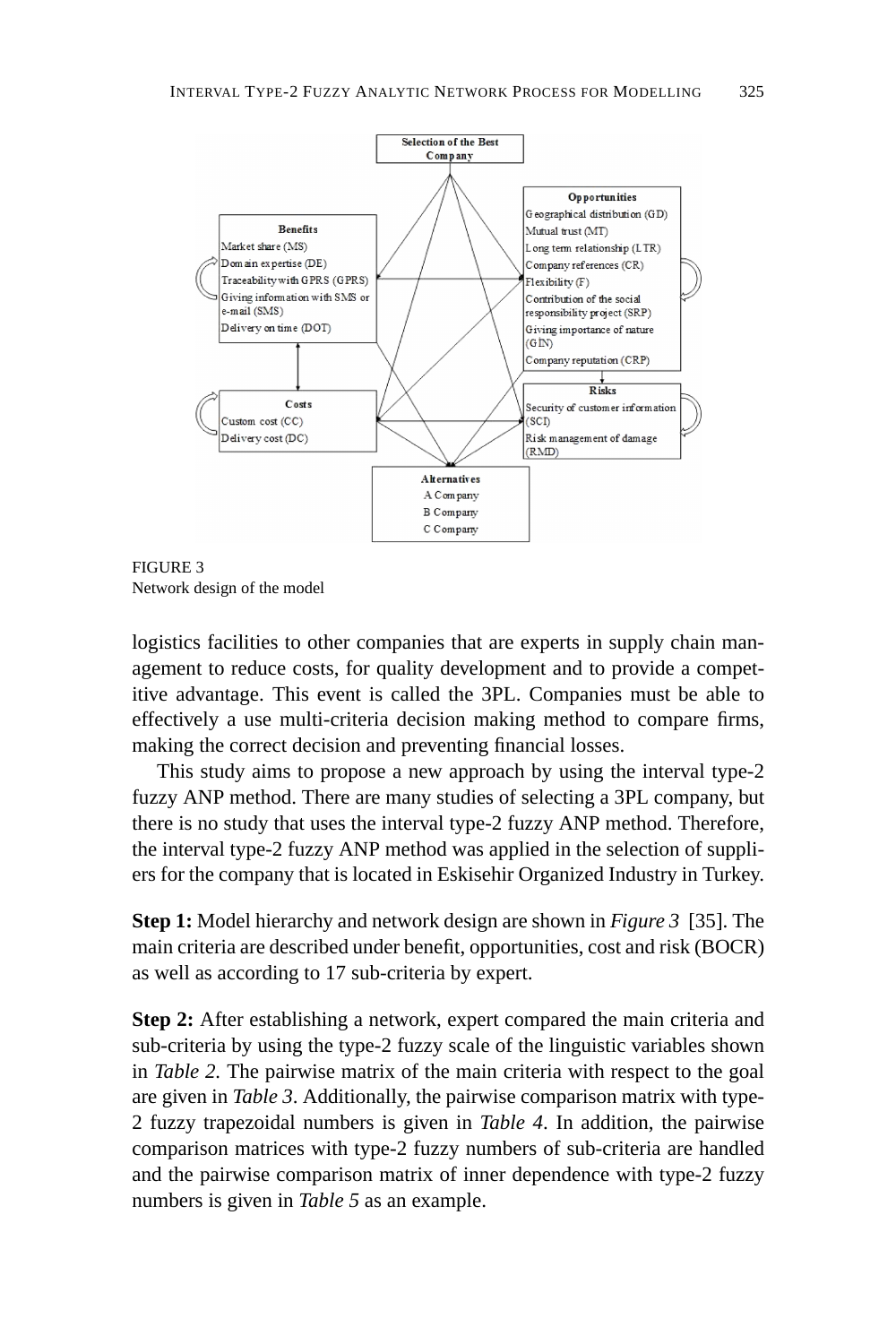| w.r.t. Goal B |                                                               |                                                                    |                                                                |                                                                    |
|---------------|---------------------------------------------------------------|--------------------------------------------------------------------|----------------------------------------------------------------|--------------------------------------------------------------------|
|               | $(1,1,1,1,1,1)$ $(1,1,1,1,1,1)$                               | 1.2, 2.2, 3.8, 4.8, 0.8, 0.8<br>(1, 2, 4, 5; 1, 1)                 | (1.2, 2.2, 3.8, 4.8, 0.8, 0.8)<br>1, 2, 4, 5; 1, 1             | (3.2, 4.2, 5.8, 6.8, 0.8, 0.8)<br>(3, 4, 6, 7; 1, 1)               |
|               | 0.2, 0.25, 0.5, 1; 1, 1)                                      | $1, 1, 1, 1; 1, 1)$ $(1, 1, 1, 1; 1, 1)$                           | 1, 2, 4, 5; 1, 1                                               | (3.2, 4.2, 5.8, 6.8, 0.8, 0.8)<br>3, 4, 6, 7; 1, 1)                |
|               | 0.21, 0.26, 0.45, 0.83; 0.8, 0.8)<br>0.2, 0.25, 0.5, 1; 1, 1) | (0.2, 0.25, 0.5, 1, 1, 1)                                          | 1.2, 2.2, 3.8, 4.8, 0.8, 0.8<br>$1,1,1,1;1,1)$ $(1,1,1,1;1,1)$ | (5, 6, 8, 9, 1, 1)                                                 |
| ≃             | 0.21,0.26,0.45,0.83;0.8,0.8)<br>0.14, 0.17, 0.25, 0.33; 1, 1  | 0.21, 0.26, 0.45, 0.83, 0.8, 0.8)<br>0.14, 0.17, 0.25, 0.33; 1, 1) | 0.11, 0.13, 0.17, 0.2, 1, 1)                                   | $1,1,1,1;1,1,1$ <sub>(1,1,1,1,1;1,1)</sub><br>(5.2, 6.2, 7.8, 8.8) |
|               | 0.15, 0.17, 0.24, 0.31, 0.8, 0.8)                             | 0.15, 0.17, 0.24, 0.31, 0.8, 0.8                                   | (0.11, 0.13, 0.16, 0.19, 0.8, 0.8)                             |                                                                    |
| <b>CEIGVL</b> |                                                               |                                                                    |                                                                |                                                                    |

| ٦ |
|---|
|   |
| ۰ |
|   |

Pairwise comparision matrix for main criteria Pairwise comparision matrix for main criteria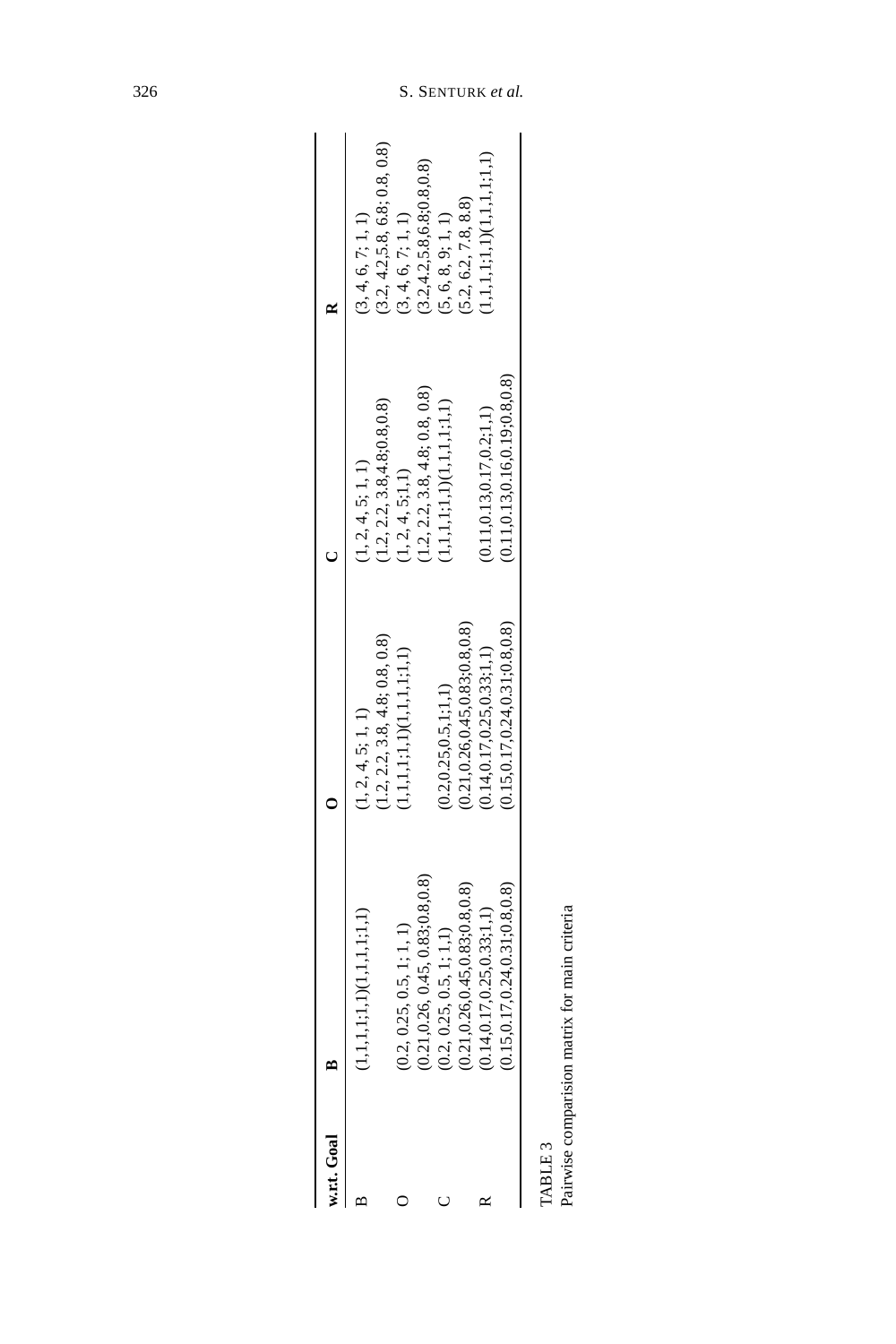| Goal         | в    | O   | C    | R  |
|--------------|------|-----|------|----|
| B            | E    | WI  | WI   |    |
| $\mathbf{O}$ | 1/WI | E   | WI   | S  |
| $\mathsf{C}$ | 1/WI | WI  | E    | VS |
| R            | 1/S  | 1/S | 1/VS | E  |

Pairwise comparision matrix for the main criteria

| <b>Market Share</b> | MТ   | <b>LTR</b> | CR  |
|---------------------|------|------------|-----|
| MТ                  | E    | WI         | WI  |
| LTR.                | 1/WI | E          | 1/S |
| CΒ                  | 1/WI | S          | E   |

#### TABLE 5

Pairwise comparision matrix for market share

A consistency ratio check of defuzzified pairwise comparison matrices was performed. The defuzzified pairwise comparison matrix was checked for its consistency ratio and found to be smaller than 0,10. This step has to be repeated for each set of pairwise comparison matrices.

**Step 3**: Calculate the geometric means and type-2 fuzzy weights as follows: The geometric mean of each row is calculate using *Equation 3.* The geometric mean of the first row is calculated as;

 $\tilde{\tilde{r}}_B = \left( \tilde{\tilde{a}}_{11} \otimes \tilde{\tilde{a}}_{12} \otimes \tilde{\tilde{a}}_{13} \otimes \tilde{\tilde{a}}_{14} \right)^{1/4}$  $=[(1, 1, 1, 1, 1, 1), (1, 1, 1, 1, 1, 1) \otimes$ (1, 2, 4, 5; 1, 1) (1.2, 2.2, 3.8, 4.8; 0.8, 0.8)  $\otimes$  (1, 2, 4, 5; 1, 1) (1, 2, 2, 2, 3, 8, 4, 8; 0, 8, 0, 8)  $\otimes$  (3, 4, 6, 7; 1, 1) (3.2, 4.2, 5.8, 6.8; 0.8, 0.8)]<sup>1/4</sup>  $= (1.32, 2, 3.13, 3.64; 1, 1)(1.46, 2.12, 3.03, 3.54; 0.8, 0.8)$  $\tilde{\tilde{w}}_B = \tilde{\tilde{r}}_B \otimes (\tilde{\tilde{r}}_B \oplus \tilde{\tilde{r}}_O \oplus \tilde{\tilde{r}}_C \oplus \tilde{\tilde{r}}_R)^{-1}$  $= (1.32, 2, 3.13, 3.64; 1, 1)(1.46, 2.12, 3.03, 3.54; 0.8, 0.8)$ ⊗[(1.32, 2, 3.13, 3.64; 1, 1) (1.47, 2.12, 3.02, 3.54; 0.8, 0.8) ⊕ (0.88, 1.19, 1.86, 2.43; 1, 1) (0.95, 1.25, 1.78, 2.28; 0.8, 0.8) ⊕ (0.67, 0.78, 1.19, 1.73; 1, 1) (0.69, 0.81, 1.13, 1.57; 0.8, 0.8)  $\oplus (0.22, 0.24, 0.32, 0.39; 1; 1)$   $(0.22, 0.25, 0.31, 0.37; 0.8, 0.8)$ ]<sup>-1</sup>  $= (1.32, 2, 3.13, 3.64; 1, 1)(1.46, 2.12, 3.03, 3.54; 0.8, 0.8)$  ⊗ (0.12, 0.15, 0.24, 0.32; 1, 1)(0.13, 0.16, 0.23, 0.30)  $= (0.16, 0.31, 0.74, 1.18; 1, 1)(0.19, 0.34, 0.68, 1.07; 0.8, 0.8)$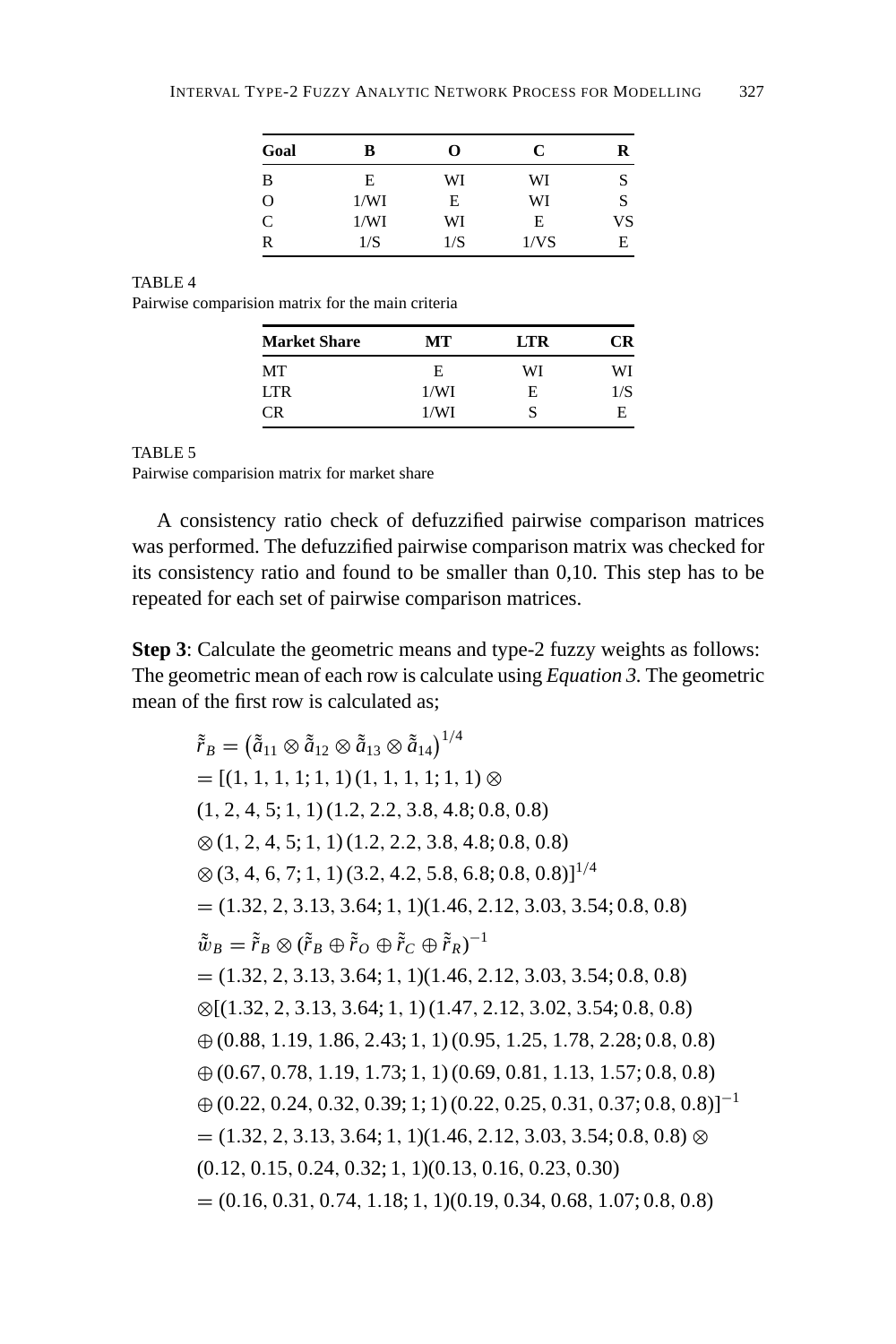| -B             | $(1.32, 2.3.13, 3.64; 1, 1)(1.46, 2.12, 3.03, 3.54; 0.8, 0.8)$     |
|----------------|--------------------------------------------------------------------|
| - 0            | $(0.88, 1.19, 1.86, 2.43; 1, 1)(0.95, 1.25, 1.78, 2.28; 0.8, 0.8)$ |
| <sup>-</sup> C | $(0.67, 0.78, 1.19, 1.73; 1.1)(0.69, 0.81, 1.13, 1.57; 0.8, 0.8)$  |
| R              | $(0.22, 0.24, 0.32, 0.39; 1; 1)(0.22, 0.25, 0.31, 0.37; 0.8, 0.8)$ |

Geometric means of the pairwise comparison matrix for the main criteria

| в        | $(0.16, 0.31, 0.74, 1.18; 1.1)(0.19, 0.34, 0.68, 1.07; 0.8, 0.8)$  |
|----------|--------------------------------------------------------------------|
| $\Omega$ | $(0.11, 0.18, 0.44, 0.79, 1.1)(0.12, 0.20, 0.40, 0.69, 0.8, 0.8)$  |
| C        | $(0.08, 0.12, 0.28, 0.56; 1, 1)(0.09, 0.13, 0.25, 0.47; 0.8, 0.8)$ |
| R        | $(0.03, 0.04, 0.08, 0.13; 1, 1)(0.03, 0.04, 0.07, 0.11; 0.8, 0.8)$ |

## TABLE 7

Type-2 fuzzy weights for the main criteria with respect to the goal

|            | MS     | DE     | <b>GPRS</b> | <b>SMS</b> | <b>DOT</b> |
|------------|--------|--------|-------------|------------|------------|
| GD         | 0.0000 | 0.1488 | 0.0000      | 0.0000     | 0.0000     |
| МT         | 0.0833 | 0.0000 | 0.0000      | 0.0000     | 0.0000     |
| <b>LTR</b> | 0.0833 | 0.0746 | 0.0000      | 0.0000     | 0.0000     |
| <b>CR</b>  | 0.0000 | 0.0000 | 0.0000      | 0.0000     | 0.0000     |
| F          | 0.0000 | 0.0000 | 0.0000      | 0.0000     | 0.0000     |
| <b>SRP</b> | 0.0000 | 0.0000 | 0.0000      | 0.0000     | 0.0000     |
| <b>GIN</b> | 0.0000 | 0.0000 | 0.0000      | 0.0000     | 0.0000     |
| <b>CRP</b> | 0.0833 | 0.1100 | 0.0000      | 0.0000     | 0.0000     |

#### TABLE 8

The inner dependences and feedback in supermatrix for the 3pl criteria

The type-2 fuzzy geometric means and type-2 fuzzy weights of the pairwise comparison matrix for the main criteria are given in *Table 6* and *Table 7*, respectively, for the selection of the 3PL companies.

In *Table 8*, the relationship between opportunities criteria and benefits criteria in the supermatrix are only given due to the large size of the supermatrix. According to *Table 8*, the geographical distribution (GD) is impressed by domain expertise (DE) at a rate of 0.1488. As a likely choice the company reputation (CR) is impressed by market share (MS) at a rate of 0.0833.

Using *Equation 25*, defuzzificiation weights are handled. As an example,

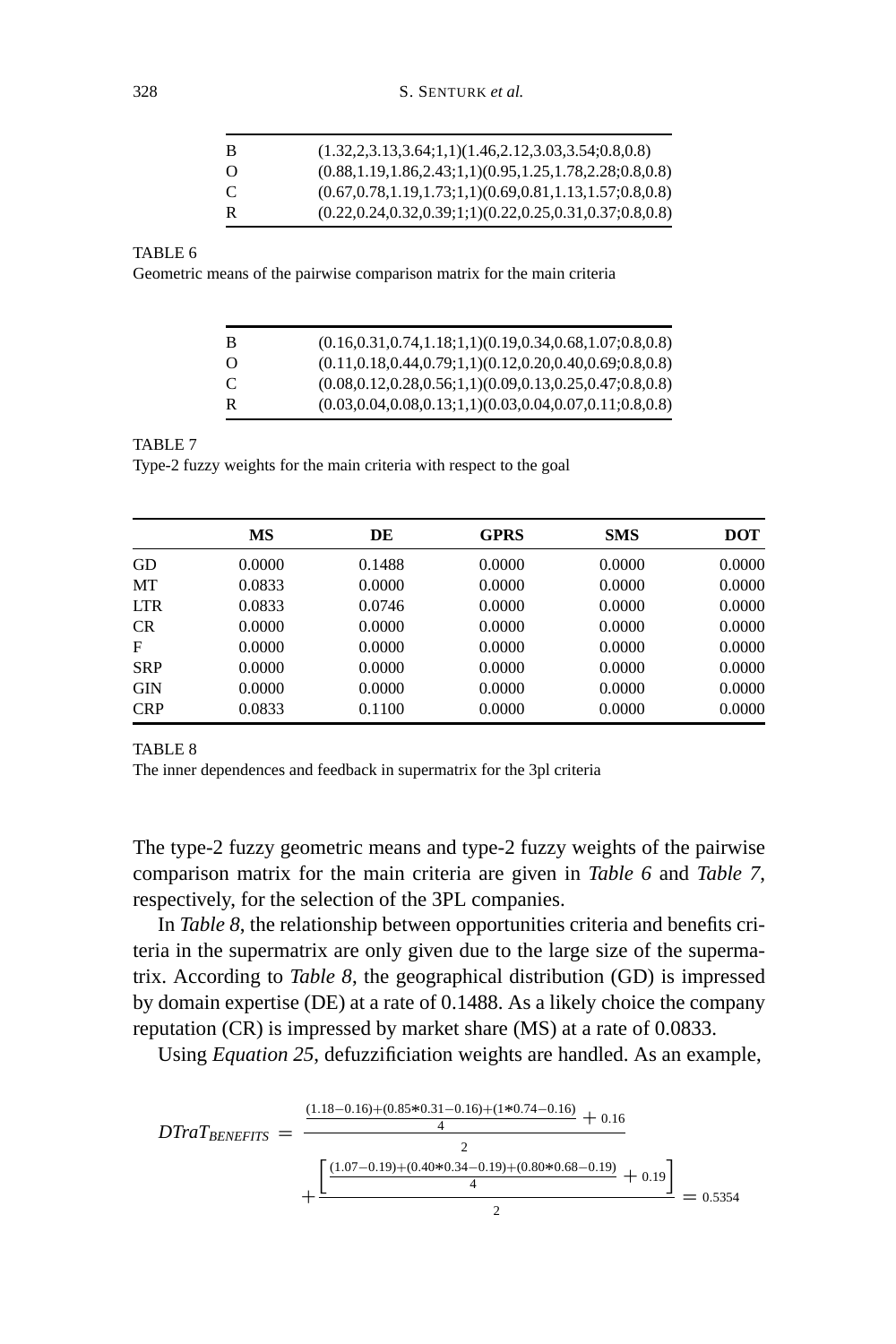| 0.5354 |
|--------|
| 0.3379 |
| 0.2293 |
| 0.0610 |
|        |

Defuzzified weights for the main criteria with respect to the goal by using the DTraT method

| Alternatives | Weights |
|--------------|---------|
| А            | 0.438   |
| в            | 0.376   |
|              | 0.185   |

#### TABLE 10

The overall synthesized priorities for the alternatives



**Step 4:** Using *Equation 25,* defuzzification of the main criteria, sub-criteria and alternative weights is performed for both inner/outer dependences and defuzzificiation of main criteria weights is shown in *Table 9*. A supermatrix that includes both inner/outer dependences and feedback is handled by using the weights obtained. The limit supermatrix shows the limit weights of the main and sub-criteria, as shown in *Table 10.* The limit supermatrix is calculated by multiplying  $2^{k+1}$  times the weighted supermatrix. After this calculation, the values in the stochastic-based supermatrix converge to the constant values according to the principles of Markov Chain. Additionally, the weights of alternatives are handled by the limit supermatrix, as shown in *Table 11*.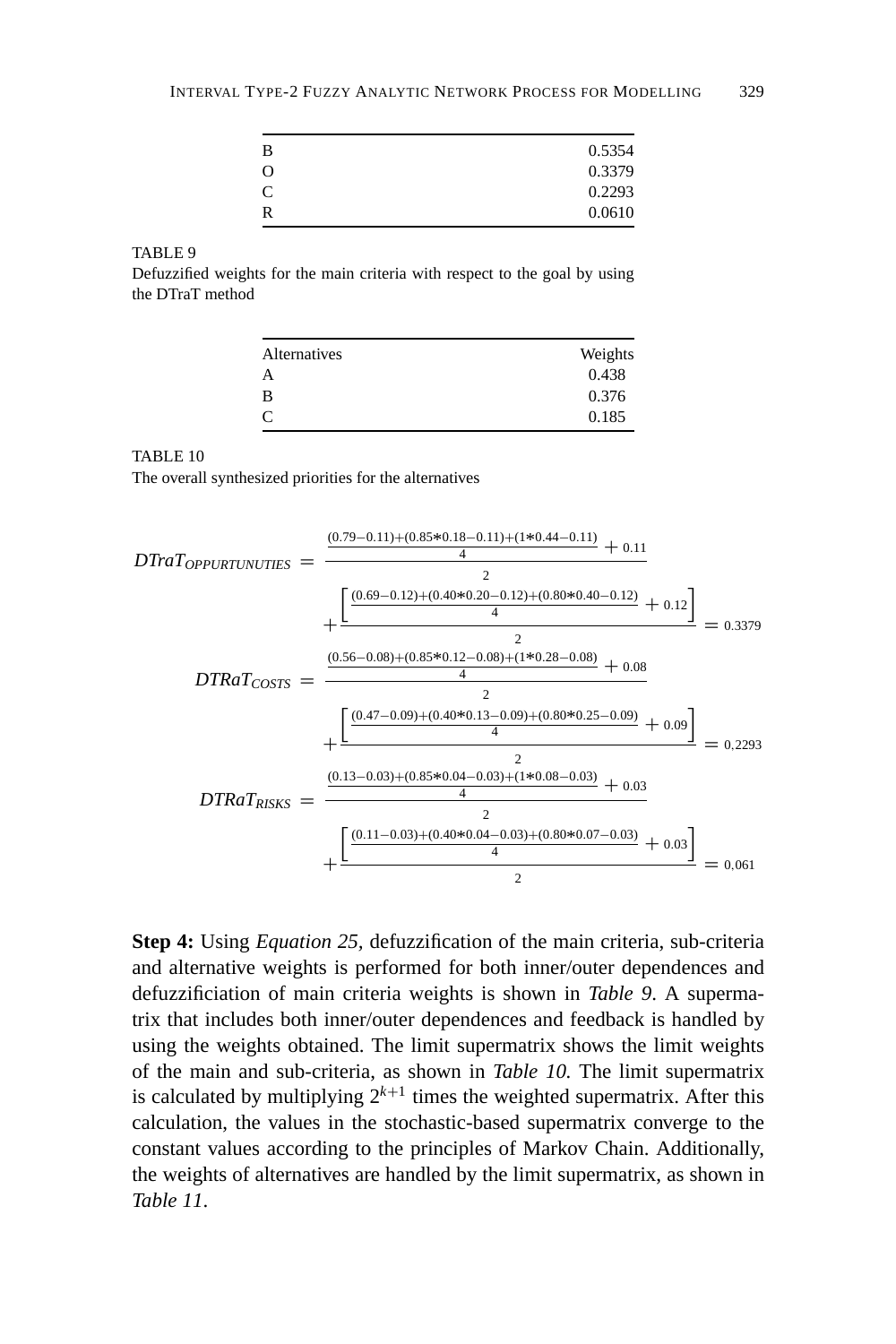| Main<br><b>Criteria</b> | Global<br>Weights | Sub-Criteria                           | Local<br>Weights | Limit<br>Weights |
|-------------------------|-------------------|----------------------------------------|------------------|------------------|
| <b>BENEFITS</b>         | 0.3952            | Market Share (MS)                      | 0.2832           | 0.051            |
|                         |                   | Domain Expertise (DE)                  | 0.402            | 0.072            |
|                         |                   | Traceability with GPRS (GPRS)          | 0.094            | 0.016            |
|                         |                   | Giving information with                |                  |                  |
|                         |                   | SMS or e-mail (SMS)                    | 0.045            | 0.008            |
|                         |                   | Delivery on Time (DOT)                 | 0.174            | 0.032            |
| <b>OPPORTUNITIES</b>    | 0.2496            | Geographical Distribution (GD)         | 0.112            | 0.043            |
|                         |                   | Mutual Trust (MT)                      | 0.198            | 0.076            |
|                         |                   | Long Term relationship (LTR)           | 0.196            | 0.075            |
|                         |                   | Company References (CR)                | 0.144            | 0.0554           |
|                         |                   | Flexibility                            | 0.068            | 0.026            |
|                         |                   | Contribution of the Social             |                  |                  |
|                         |                   | Responsibility Project (SRP)           | 0.058            | 0.019            |
|                         |                   | Giving importance of the nature (GIN)  | 0.058            | 0.022            |
|                         |                   | Company Reputation (CRP)               | 0.170            | 0.065            |
| <b>COSTS</b>            | 0.1703            | Custom Costs (CC)                      | 0.395            | 0.002            |
|                         |                   | Delivery Costs (DC)                    | 0.605            | 0.011            |
| <b>RISKS</b>            | 0.1846            | Risk Management of damage (RMD)        | 0.500            | 0.12             |
|                         |                   | Security of customer information (SCI) | 0.500            | 0.12             |

TABLE 11 Priorities for the criteria and sub-criteria

According to *Table 10,* the category of benefits criteria is the major consideration for the selection of a 3PL company. Looking at the sub-criteria, risk management of damage and the security of customer information are the most effective criteria for the firm. Then, mutual trust, long-term relationships and the company's reputation are in order an effective criteria.

# **Step 5:** Selecting the best supplier.

Alternatives are ranked by using weighted the sum methods and are given in *Table 11*.

When the decision model includes dependences and feedback among the criteria, Supplier A has chosen the best 3PL company.

# **7 CONCLUSIONS**

In the logistics sector, the selection of a logistics company is a crucial problem because many criteria are included in the decision. Additionally, the selection of a logistics company is defined as a multi-criteria decision making problem. In addition, experts who made their judgement by using a linguistic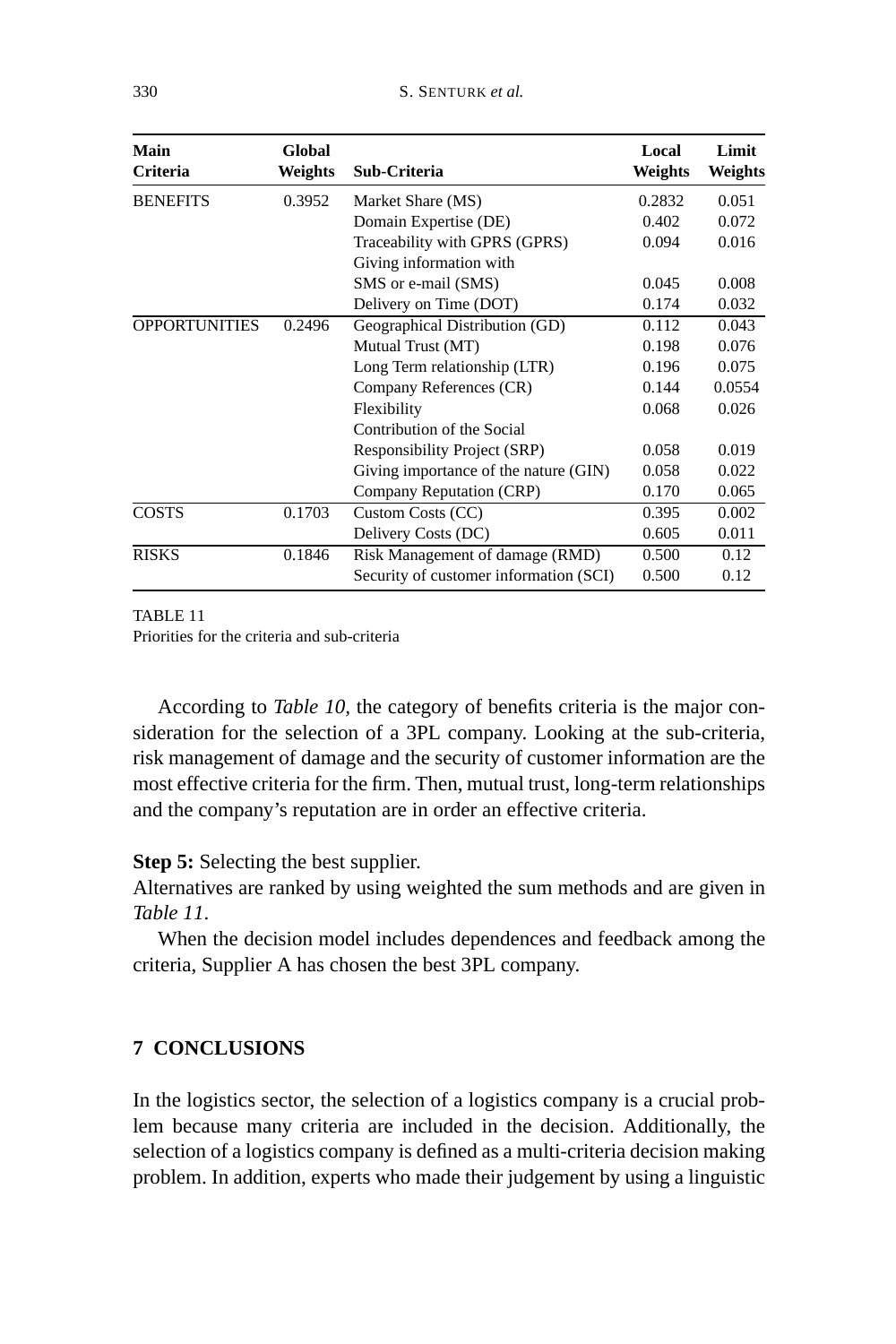term fuzzy approach needed to solve this problem. While many papers have handled the fuzzy AHP and fuzzy ANP methods, the type-2 fuzzy approach provides determination of uncertainty by incorporating fuzziness for the membership functions. Interval type-2 fuzzy sets are preferred to make the calculation easier.

Although the interval type-2 fuzzy AHP method has been introduced in the literature, the interval type-2 fuzzy ANP method is first proposed for the MCDM problem in this paper. Due to the lack of use of the interval type-2 fuzzy ANP method in this field, this study is an important contribution to the literature.

After introducing the structure of the interval type-2 fuzzy ANP method, the best 3PL company was selected by using interval type-2 fuzzy ANP according to the BOCR criteria and sub-criteria. For further research, the structure of the intuitionistic fuzzy ANP can be proposed and applied to the selection of a 3PL Company.

# **REFERENCES**

- [1] V. Laarhoven and W. Pedrycz, "A fuzzy extension of Saaty's priority theory," *Fuzzy Sets Systems*, vol. 11, pp. 229–241, 1983.
- [2] D. Y. Chang, "Applications of the extent analysis methode on fuzzy AHP," *European Journal of Operational Research*, vol. 95, pp. 649–655, 1996.
- [3] J. J. Buckley, "Fuzzy Hierarchical Analysis," *Fuzzy Sets Systems*, vol. 17, pp. 233–247, 1985.
- [4] J. Wang and W. L. Hwang, "A fuzzy set approach for R&D portfolio selection using a real option valuation model," *Omega*, vol. 35, pp. 247–57, 2007.
- [5] S.-M. Chen and L.-W. Lee, "Fuzzy multiple attributes group decision making based on the ranking values and the arithmetic operations of interval type-2 fuzzy sets," *Expert Systems with Applications*, vol. 37, pp. 824–833, 2010.
- [6] T. L. Saaty, *The ANP for Decision Making with Dependence and Feedback*. USA: RWS Publications, 1996.
- [7] T. L. Saaty, *The Analytic Network Process*. Pittsburgh: RWS Publications, 2001.
- [8] N. N. Karnik and J. M. Mendel, "Type-2 Fuzzy Logic Systems : Type-Reduction," *Systems, Man, and Cybernetics, IEEE International Conference on*, vol. 2, pp. 2046–2051, October 1998.
- [9] N. N. Karnik, J. M. Mendel, and Q. Liang, "Type-2 Fuzzy Logic Systems," *IEEE Transactions on Fuzzy Systems*, vol. 7, pp. 643-658, 1999.
- [10] J. M. Mendel, "Computing with Words, When Words Can Mean Diffrent Thing to Different People," *Int'1 ICSC Congress on Computational Intelligence: Methods and Applications*, June 22-25 1999.
- [11] L. A. Zadeh, "Fuzzy Sets," *Information and Control*, vol. 8, pp. 338–353, 1965.
- [12] D. Dubois and H. Prade, "Fuzzy Sets and Sytems: Theory and Applications," ed. NY: Academic Press, 1980.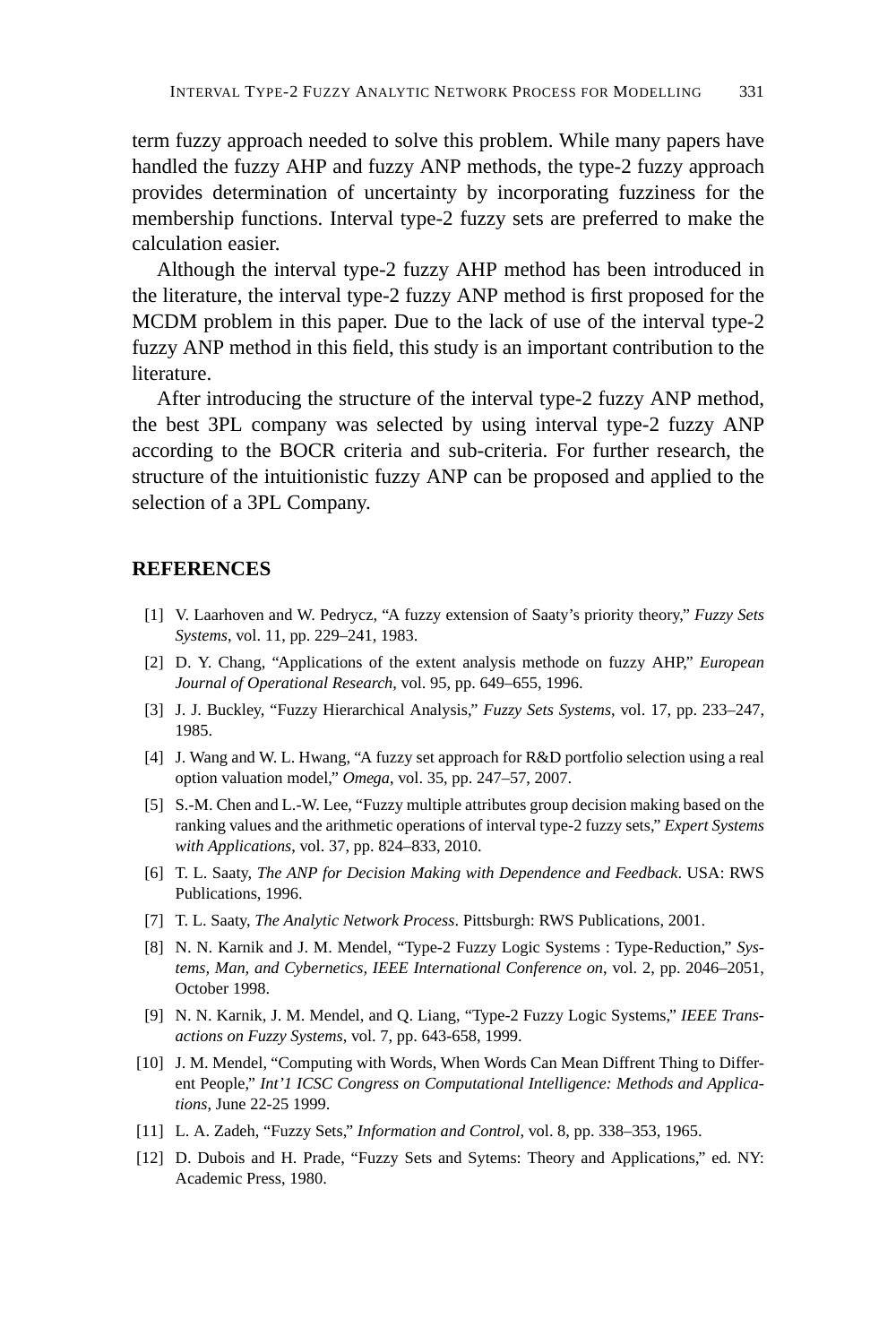- [13] A. Kaufman and M. M. Gupta, "Introduction to Fuzzy Arithmetic: Theory and Applications," ed. New York: Van Nostrand Reinhold, 1991.
- [14] M. Mizumoto and K. Tanaka, "Some Properties of Fuzzy Sets of Type-2 " *Information and Control*, vol. 31, pp. 312–340, 1972.
- [15] M. Mizumoto and K. Tanaka, "Fuzzy Sets of Type-2 Under Algebraic Product and Algecraic Sum," *Fuzzy Sets Systems*, vol. 5, pp. 277–290, 1981.
- [16] I. B. Turksen, "Interval Valued Fuzzy Sets Based on Normal Forms," *Fuzzy Sets Systems*, vol. 20, pp. 191–210, 1986.
- [17] R. R. Yager, "Fuzzy Subsets oh Type-2 in Decisions," *Journal of Cybernetics*, vol. 10, pp. 137–159, 1980.
- [18] Q. Liang and J. M. Mendel, "Interval type-2 fuzzy logic systems: Theory and design," *IEEE Transactions on Fuzzy Systems*, vol. 8, pp. 535–550, October 2000.
- [19] J. M. Mendel, R. I. John, and F. Liu, "Interval Type-2 Fuzzy Logic Systems Made Simple," *IEEE Transactions on Fuzzy Systems*, vol. 14, pp. 808–821, December 2006.
- [20] S.-M. Chen and L.-W. Lee, "Fuzzy multiple attributes group decision-making based on the interval type-2 TOPSIS method," *Expert Systems with Applications*, vol. 37, pp. 2790– 2798, 2010.
- [21] N. N. Karnik and J. M. Mendel, "Centroid of a type-2 fuzzy set," *Information Sciences*, vol. 132, pp. 195–220, 2001.
- [22] C. Ulu, M. Güzelkaya, and I. Eksin, "A closed form type reduction method for piecewise linear interval type-2 fuzzy sets," *International Journal of Approximate Reasoning*, vol. 54, pp. 1421–1433, 2013.
- [23] A. Niewiadomski, J. Ochelska, and P. S. Szcpaniak, "Interval-valued linguistic summaries of databases," *Control and Cybernetics*, vol. 35, pp. 415–443, 2006.
- [24] C. Kahraman, B. Öztayşi, İ. Uçal Sarı, and E. Turanoğlu, "Fuzzy analytic hierarchy process with interval type-2 fuzzy sets," *Knowledge-Based Systems*, vol. 59, pp. 48–57, 3// 2014.
- [25] S. Onut, U. R. Tuzkaya, and E. Torun, "Selecting container port via a fuzzy ANP-based approach a case study in the Marmara Region, Turkey," *Transport Policy*, pp. 182–193, 2011.
- [26] M. Dagdeviren and I. Yuksel, "A fuzzy analytic network process (ANP) model for measurement of the sectoral competition level," *Expert Systems with Applications*, pp. 1005– 1014, 2010.
- [27] C. Li, Y. Sun, and Y. Du, "Selection of 3PL service suppliers using a fuzzy analytic network Process," in *Control and Decision Conference, 2174 – 2179*, Chinese, 2008.
- [28] A. F. Guneri, M. Cengiz, and S. Seker, "A fuzzy ANP approach to shipyard location selection," *Expert Systems with Applications*, vol. 36, pp. 7992–7999, 2009.
- [29] Chiang and Tzeng, "A Third Party Logistics Provider for the Best Selection in Fuzzy Dynamic Decision Environments," *International Journal of Fuzzy Systems*, vol. 11, pp. 1–9, 2009.
- [30] Z. Ayag and R. G. Ozdemir, "A hybrid approach to concept selection through fuzzy analytic network process," *Computers and Industrial Engineering*, vol. 56, pp. 368–379, 2009.
- [31] G. Kumar and J. Maiti, "Modelling risk based maintenance using fuzzy analytic network process."